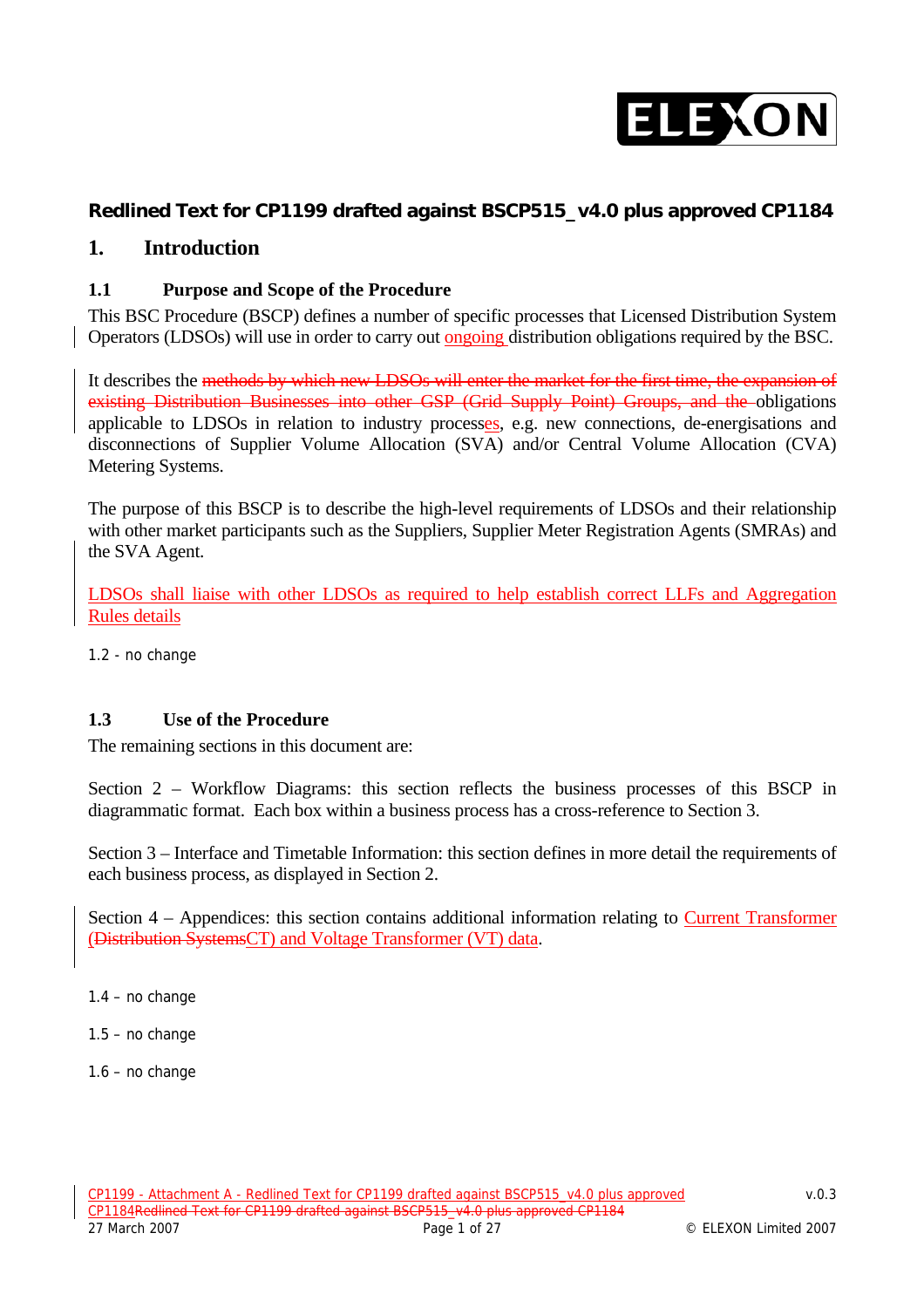

#### **3.1This section is no longer in use Distribution Business Preparing to Operate**

The following process describes the steps required by new LDSOs in order to prepare for commencement of distribution operations. The process is complete when all the necessary bodies have been established and where required, registered and accredited.

| <b>REF</b> | <b>WHEN</b>                                                                              | <b>ACTION</b>                                                                                                                                                                | <b>FROM</b>               | <b>TO</b>    | <b>INFORMATION REQUIRED</b>                                   | <b>METHOD</b>            |
|------------|------------------------------------------------------------------------------------------|------------------------------------------------------------------------------------------------------------------------------------------------------------------------------|---------------------------|--------------|---------------------------------------------------------------|--------------------------|
| 3.1.1      | As determined by the<br><b>Applicant LDSO.</b>                                           | <b>Carry out BSC Party Registration</b><br>process.                                                                                                                          | <b>Applicant</b><br>LDSO. | BSCCo.       | <b>BSCP65 Registration of Parties and Exit</b><br>Procedures. | BSCP <sub>65</sub> .     |
| 3.1.2      | Following successful<br>Party application or in<br>conjunction with<br>becoming a Party. | Establish or procure a service provider to<br>operate an SMRS in one or more GSP<br>Groups as required by LDSO.                                                              | LDSO.                     | <b>SMRA.</b> |                                                               | <b>Internal Process.</b> |
| 3.1.3      | Following 3.1.2.                                                                         | Provide Market Participant ID and Role<br>Codes (Distributor and SMRA) to<br><b>BSCCo for inclusion in Market Domain</b><br>Data (MDD) in accordance with<br><b>BSCP509.</b> | LDSO.                     | BSCCo.       | <b>BSCP509 Changes to Market Domain Data.</b>                 | <b>BSCP509.</b>          |

CP1199 - Attachment A - Redlined Text for CP1199 drafted against BSCP515\_v4.0 plus approved CP1184Redlined Text for CP1199 drafted against BSCP515\_v4.0 plus approved CP1184 27 March 2007 Page 2 of 27 © ELEXON Limited 2007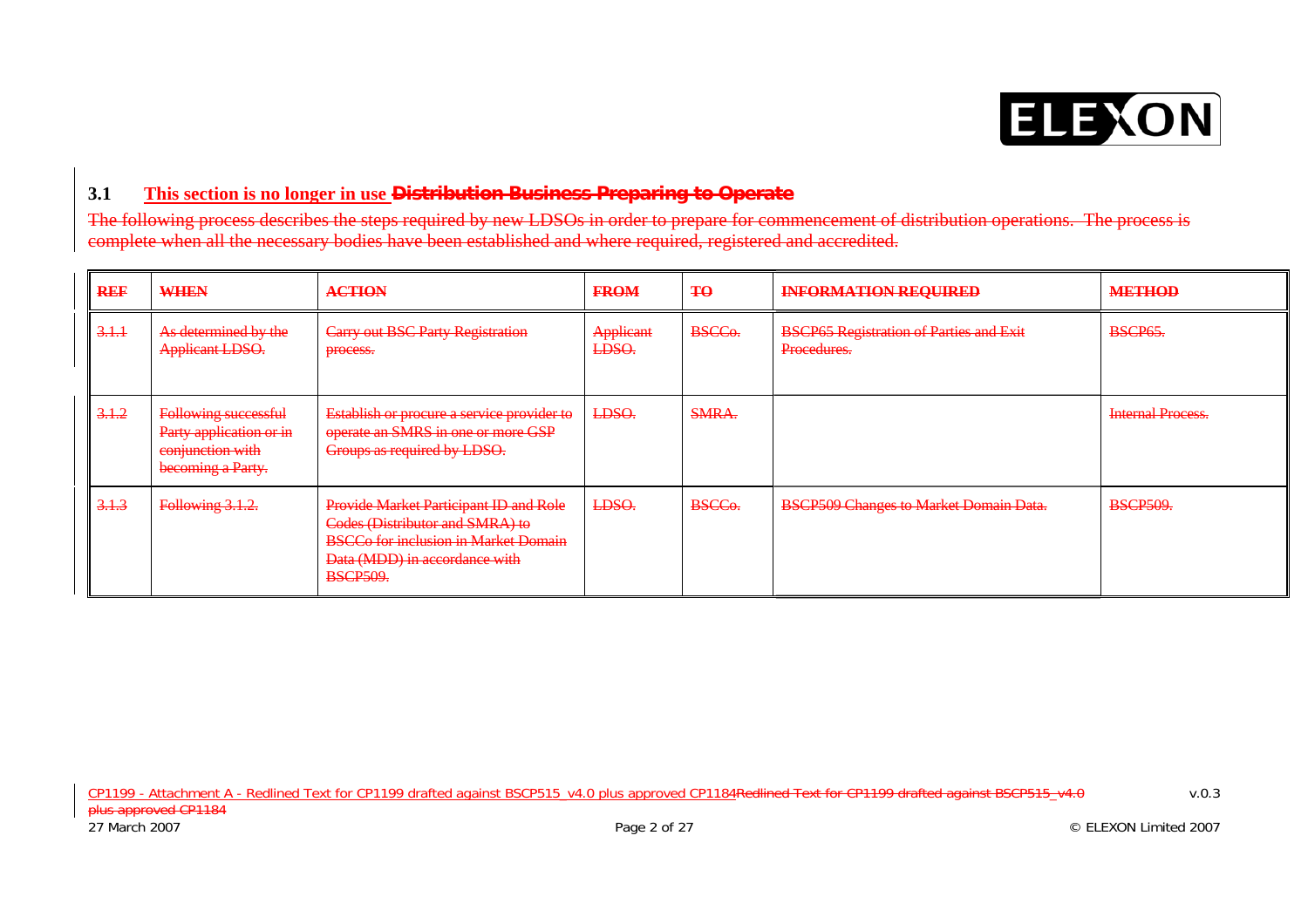| REF   | WHEN                                                                | <b>ACTION</b>                                                                           | <b>FROM</b> | <b>TO</b>    | <b>INFORMATION REQUIRED</b>                                                 | <b>METHOD</b>   |
|-------|---------------------------------------------------------------------|-----------------------------------------------------------------------------------------|-------------|--------------|-----------------------------------------------------------------------------|-----------------|
| 3.1.4 | At same time as 3.1.3.                                              | <b>Instruct SMRA to undergo Accreditation</b><br>and Certification procedures.          | LDSO.       | <b>SMRA.</b> | <b>BSCP531 Accreditation.</b>                                               | <b>BSCP531.</b> |
| 3.1.5 | At same time as 3.1.3.                                              | <b>Instruct SMRA to undergo Entry Process</b><br>procedures. <sup>+</sup>               | LDSO.       | <b>SMRA.</b> | <b>BSCP511 Entry Process Supplier Meter</b><br><b>Registration Service.</b> | <b>BSCP511.</b> |
| 3.1.6 | Following successful<br>completion of steps<br>$3.1.1$ to $3.1.5$ . | <b>Instruct SMRA to carry out all further</b><br>operations in accordance with BSCP501. | LDSO.       | <b>SMRA.</b> | <b>BSCP501 Supplier Meter Registration Service.</b>                         | <b>BSCP501.</b> |
| 3.1.7 | Following 3.1.6 and if<br>necessary.                                | <b>Provide Unmetered Supplies services in</b><br>accordance with BSCP520.               | LDSO.       |              | <b>BSCP520 Unmetered Supplies Registered in</b><br>SMRS.                    | <b>BSCP520.</b> |

<span id="page-2-0"></span> $^{1}$  Note that the SMRA Entry Process cannot be completed until the SMRA has been successfully Accredited.

CP1199 - Attachment A - Redlined Text for CP1199 drafted against BSCP515\_v4.0 plus approved CP1184Redlined Text for CP1199 drafted against BSCP515\_v4.0 plus approved CP1184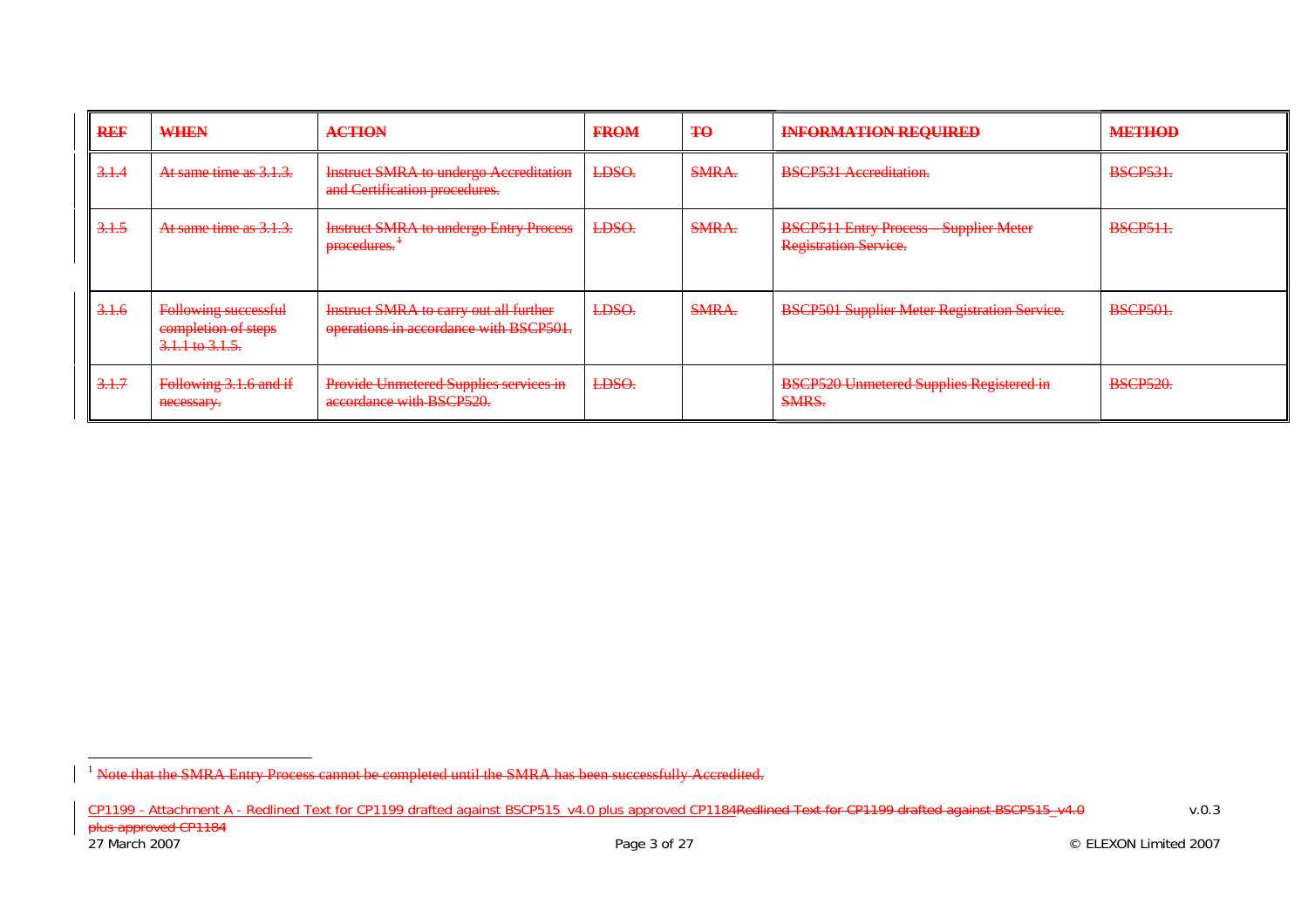#### **3.2This section is no longer in use. Distribution Business Beginning Operations for a New Distribution System**

The following process describes the steps required by LDSOs establishing new Distribution Systems within specific GSP Groups. For new LDSOs the process can only be started once they have completed the preparations in Section 3.1. For existing LDSOs, each must ensure that an SMRS has been approved for operation in multiple GSP Groups.

| <b>REF</b> | WHEN                                                                                                                  | <b>ACTION</b>                                                                                                                                                                            | <b>FROM</b> | Ŧθ                          | INFORMATION REQUIRED                                                                                                                                                                                | METHOD                    |
|------------|-----------------------------------------------------------------------------------------------------------------------|------------------------------------------------------------------------------------------------------------------------------------------------------------------------------------------|-------------|-----------------------------|-----------------------------------------------------------------------------------------------------------------------------------------------------------------------------------------------------|---------------------------|
| 3.2.1      | At any time and if<br>required.                                                                                       | <b>Issue notice to BSCCo of intention to</b><br>operate a new Distribution System in a<br>specified GSP Group.                                                                           | LDSO.       | BSCCo.                      | <b>GSP Group ID and other relevant details for the</b><br>new Distribution System.                                                                                                                  | Fax/Email/Letter.         |
| 3.2.2      | On receipt of 3.2.1.                                                                                                  | <b>Inform Suppliers of new Distribution</b><br><b>System</b>                                                                                                                             | BSCCo.      | AH<br>Suppliers.            | <b>GSP Group ID and other relevant details for the</b><br>new Distribution System.                                                                                                                  | <b>BSC Website/Email.</b> |
| 3.2.3      | Following 3.2.1 and if<br>this is the first<br>Distribution System for<br>the LDSO within the<br>specified GSP Group. | <b>Establish LDSO GSP Group relationship</b><br>in MDD by providing Market Participant<br>ID, Market Participant Role and GSP<br>Group information in accordance with<br><b>BSCP509.</b> | LDSO.       | BSCCo.                      | Market Participant ID, Market Participant Role,<br><b>GSP Group ID, Effective From date.</b>                                                                                                        | <b>BSCP509.</b>           |
| 3.2.4      | If required, and prior to<br>submission of Line Loss<br>Factors.                                                      | <b>Request new non Settlement Distribution</b><br>System connection for connection to<br>existing Distribution System.                                                                   | LDSO.       | <b>Other</b><br>$EDSO(s)$ . | Line loss information for the route back to the GSP.<br>This information is agreed between the two LDSOs<br>and is not submitted to the Panel for approval in<br>accordance with BSCP28 or BSCP528. | Fax/Email/Letter.         |

CP1199 - Attachment A - Redlined Text for CP1199 drafted against BSCP515\_v4.0 plus approved CP1184Redlined Text for CP1199 drafted against BSCP515\_v4.0 plus approved CP1184<br>27 March 2007 Page 4 of 27 © ELEXON Limited 2007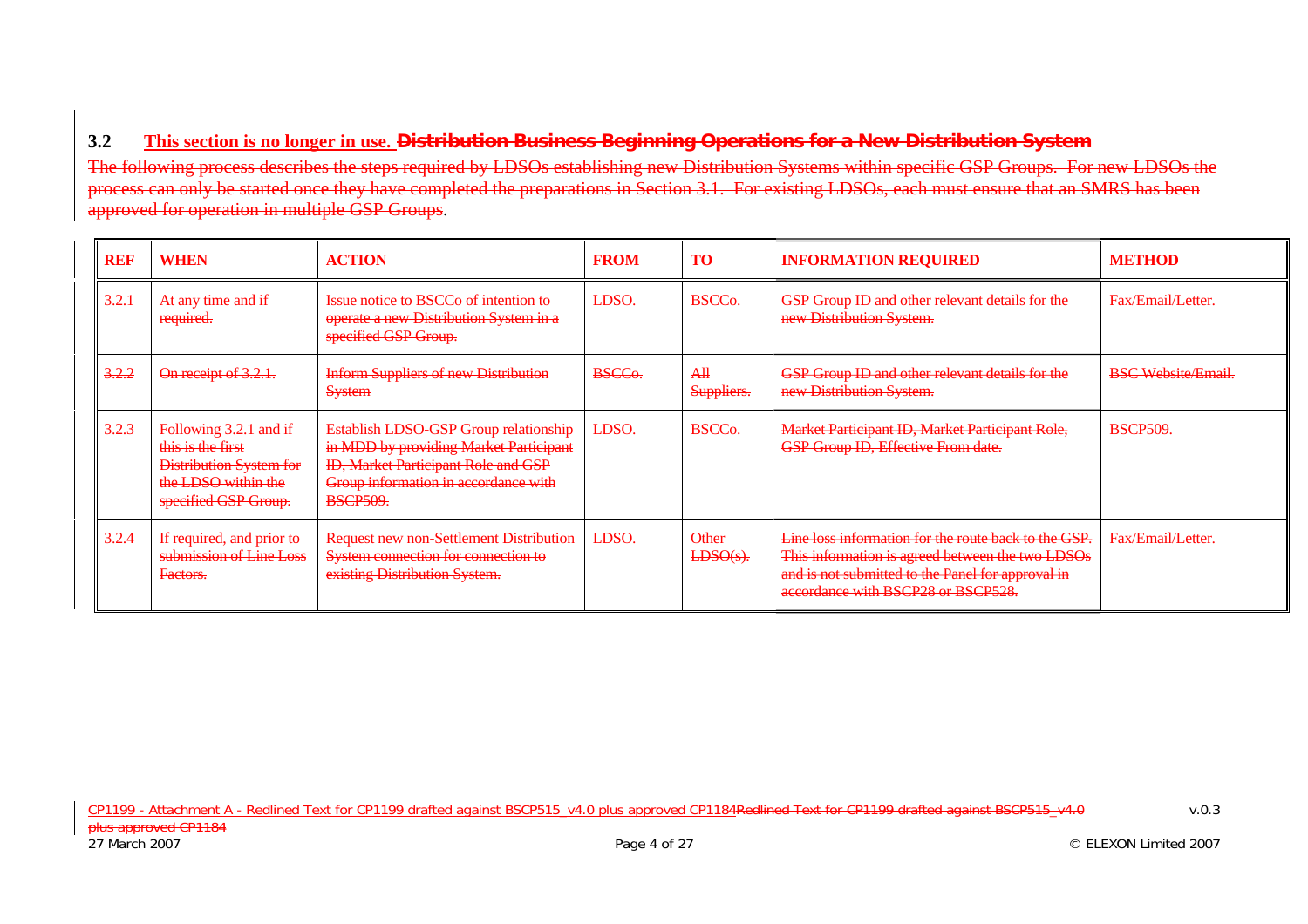| <b>REF</b> | <b>MATIEN</b><br><b>THEFT</b>                                                        | <b>A CTION</b><br>2010年10月                                                                   | <b>FROM</b> | <b>TO</b> | <b>INFORMATION REQUEED</b><br>------------------------------                                                                                                                                                          | <b>METHOD</b>   |
|------------|--------------------------------------------------------------------------------------|----------------------------------------------------------------------------------------------|-------------|-----------|-----------------------------------------------------------------------------------------------------------------------------------------------------------------------------------------------------------------------|-----------------|
| 3.2.5      | For SVA Metering and<br>at least 40WD prior to<br>new/revised LLF<br>effective date. | Provide LLF information to BSCCo for<br>Panel approval in accordance with<br><b>BSCP528.</b> | LDSO.       | BSCCo.    | <b>BSCP528 SVA Line Loss Factors for Half Hourly</b><br>and Non Half Hourly Metering Systems Registered<br>in SMRS. These factors are to include adjustments<br>for the line loss information obtained in step 3.2.3. | <b>BSCP528.</b> |
| 3,2.6      | If required, prior to<br>effective date of MTC<br>related data.                      | Request new/revised MTC related data.                                                        | LDSO.       | BSCCo.    | <b>BSCP509 Changes to Market Domain Data.</b>                                                                                                                                                                         | <b>BSCP509.</b> |

<sup>&</sup>lt;sup>2</sup> The MTC-related data are MDD entities 52-58 as defined in BSCP509.

CP1199 - Attachment A - Redlined Text for CP1199 drafted against BSCP515\_v4.0 plus approved CP1184Redlined Text for CP1199 drafted against BSCP515\_v4.0 plus approved CP1184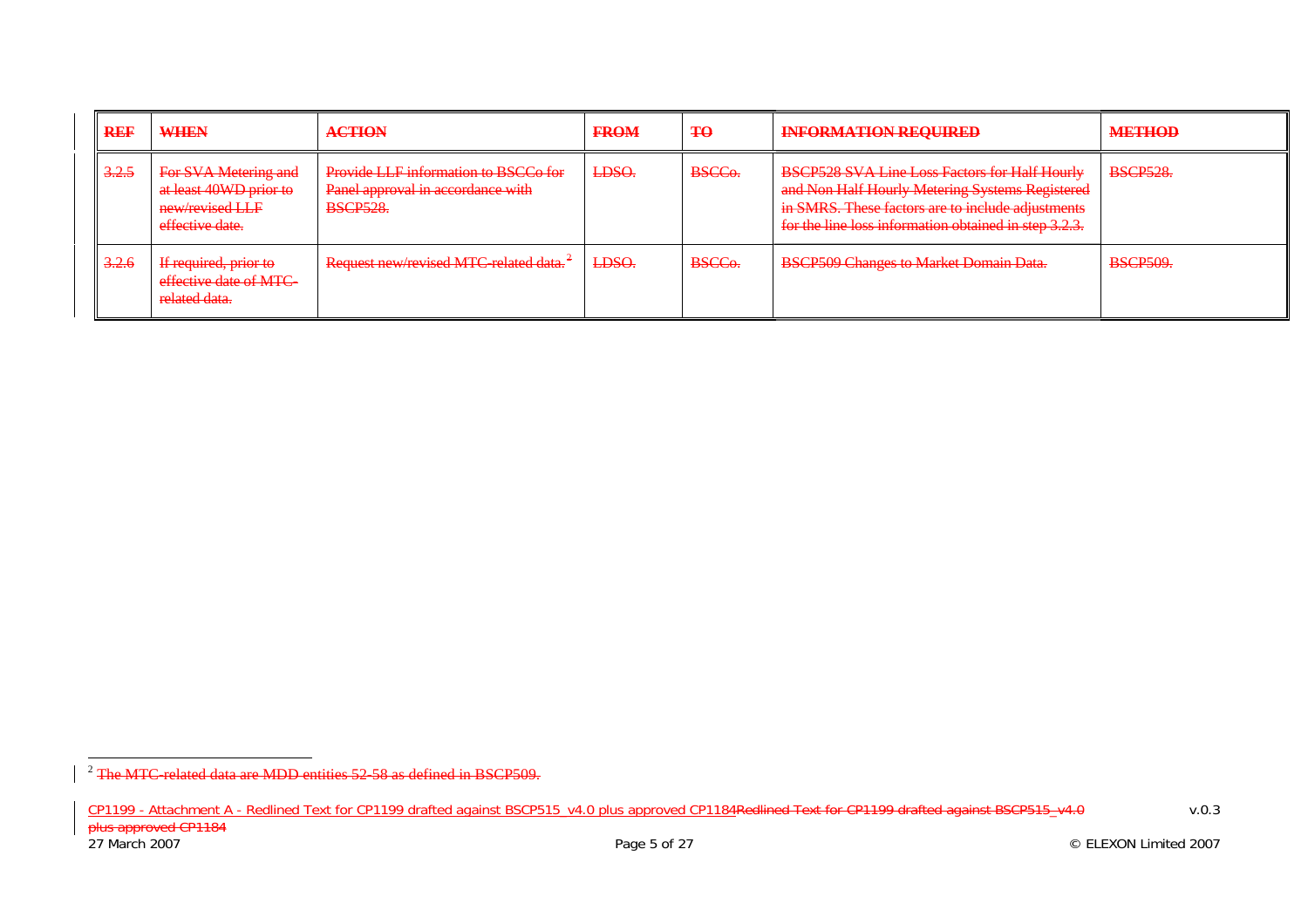#### **3.3New SVA Metering System**

The establishment of a new SVA Metering System may arise as a result of a number of circumstances including the following:

- $\blacksquare$ new connection to be registered in SMRS;
- $\blacksquare$ new connection for a Metering System associated with an Exemptiable Generating Plant where the Export Meter(s) is registered in CMRS; and
- $\blacksquare$ transfer of Metering System registration from CMRS to SMRS (the procedure for this process is set out in BSCP68).

The procedures to be followed by the LDSO differ depending on the circumstances. In all cases, however, LDSOs should consider whether any changes are required to LLFs, LLFCs, and MTC-related MDD entities as a result of new SVA Metering System.

| <b>REF</b> | <b>WHEN</b>                                                                                                                                                                                                                                                                                                                              | <b>ACTION</b>               | <b>FROM</b> | <b>TO</b>   | <b>INFORMATION REQUIRED</b>                                                                                                 | <b>METHOD</b>  |  |  |  |  |
|------------|------------------------------------------------------------------------------------------------------------------------------------------------------------------------------------------------------------------------------------------------------------------------------------------------------------------------------------------|-----------------------------|-------------|-------------|-----------------------------------------------------------------------------------------------------------------------------|----------------|--|--|--|--|
|            | For new SVA connections                                                                                                                                                                                                                                                                                                                  |                             |             |             |                                                                                                                             |                |  |  |  |  |
| 3.3.1      | Where the new<br>connection is a Metering<br>System which is<br>associated with<br><b>Exemptable Generating</b><br><b>Plant with the Export</b><br>Meter(s) Registered in<br><b>CMRS</b><br>Within 2WD of<br>completion of works<br>associated with a new<br>connection, or LDSO's<br>agreement with Supplier<br>to register a new MSID. | <b>Notify new MSID data</b> | <b>LDSO</b> | <b>SMRA</b> | MSID, GSP Group Id, LDSO Id, LLF Class $Id_2^3$ ,<br>1998 TA Indicator (and Metering Point Address)<br>is required by MRA). | <b>BSCP501</b> |  |  |  |  |

<sup>&</sup>lt;sup>3</sup> LLF Class HID will contain the actual LLF Class HID or, where this is not known, the default LLF Class HID.

CP1199 - Attachment A - Redlined Text for CP1199 drafted against BSCP515\_v4.0 plus approved CP1184Redlined Text for CP1199 drafted against BSCP515\_v4.0 plus approved CP1184<br>27 March 2007 27 March 2007 Page 6 of 27 © ELEXON Limited 2007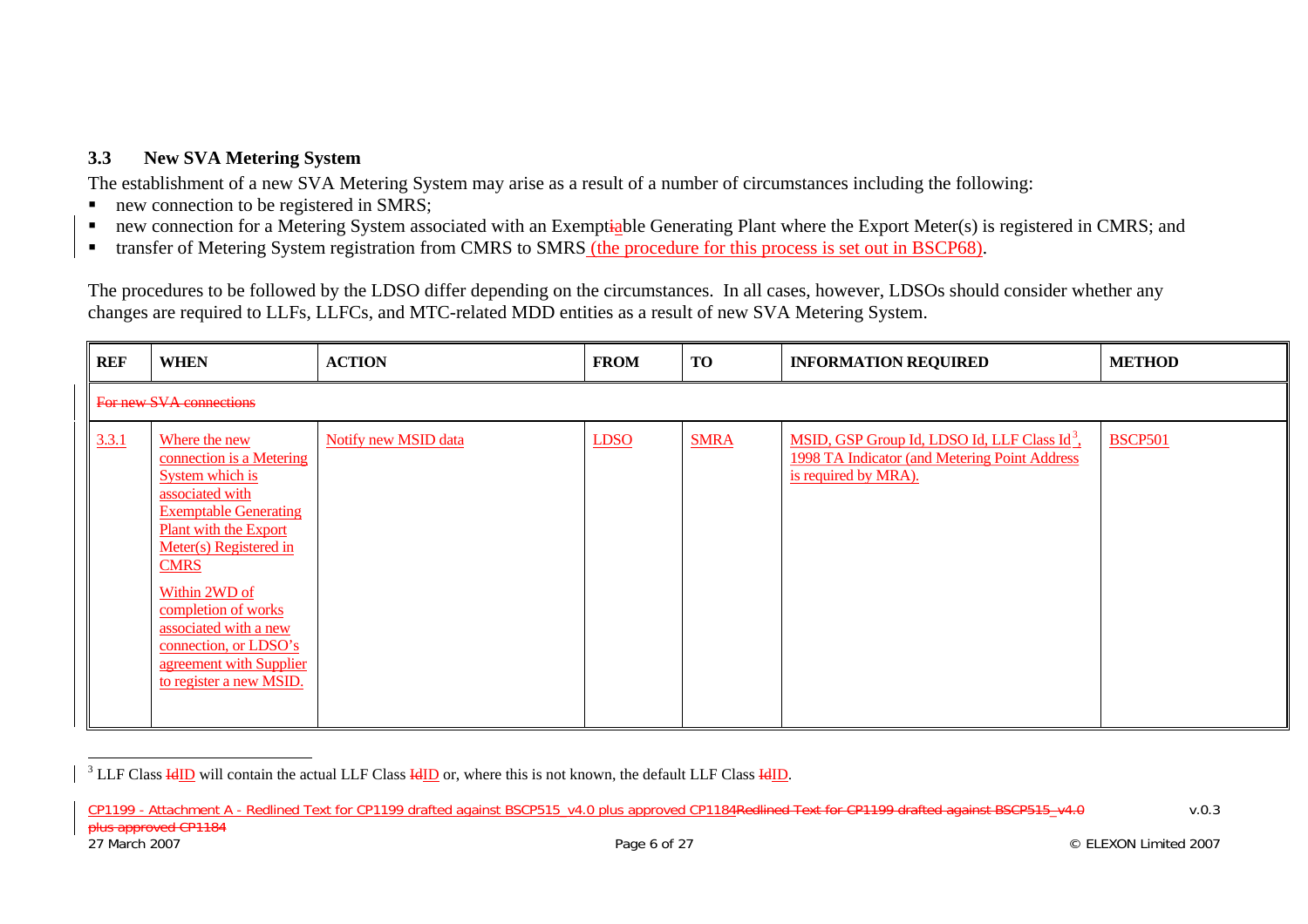| <b>REF</b> | <b>WHEN</b>                                                                                                                                                                        | <b>ACTION</b>                                                                                                                                       | <b>FROM</b> | <b>TO</b> | <b>INFORMATION REQUIRED</b>                                                                                                                                                                                    | <b>METHOD</b>                                                |
|------------|------------------------------------------------------------------------------------------------------------------------------------------------------------------------------------|-----------------------------------------------------------------------------------------------------------------------------------------------------|-------------|-----------|----------------------------------------------------------------------------------------------------------------------------------------------------------------------------------------------------------------|--------------------------------------------------------------|
| 3.3.24     | For all other Metering<br>Systems.<br>Within 2WD of<br>completion of works<br>associated with a new<br>connection, or LDSO's<br>agreement with Supplier<br>to register a new MSID. | Notify new MSID data.<br>Establish new connection and notify<br><b>SMRA of new MSID data in accordance</b><br>with the relevant section of BSCP501. | LDSO.       | SMRA.     | MSID, GSP Group Id, LLF Class Id <sup>4</sup> , 1998 TA<br>Indicator (and Metering Point Address is required<br>by MRA).BSCP501 Supplier Meter Registration<br>Service.                                        | Electronic or other method,<br>as agreed.<br><b>BSCP501.</b> |
| 3.3.3      | Within $1WD^5$ of<br>accepting a valid<br>registration from the<br>Supplier.                                                                                                       | Notify Settlement liability for New<br>MSID.                                                                                                        | SMRA.       | LDSO.     | Supplier Id, MSID, DA $Id^6$ , DC Id and Supply<br><b>Start Date.</b>                                                                                                                                          | Electronic or other method.<br>as agreed.                    |
| 3.3.42     | As required. $7$                                                                                                                                                                   | Request Site Technical Details.                                                                                                                     | MOA.        | LDSO.     | D0170 Request for Metering System Related<br>Details.                                                                                                                                                          | Electronic or other method,<br>as agreed.                    |
| 3.3.53     | Within 5WD of 3.3.2.                                                                                                                                                               | Provide Site Technical Details.                                                                                                                     | LDSO.       | MOA.      | D0215 Provision of Site Technical Details.                                                                                                                                                                     | Electronic or other method,<br>as agreed.                    |
| 3.3.64     | Within 5WD (for HH)<br>or 10WD (for NHH) of<br>installation and<br>commissioning of<br>Metering System by<br>MOA.                                                                  | Provide Meter Technical Details.                                                                                                                    | MOA.        | LDSO.     | D0149 Notification of Mapping Details,<br>D0150 Non Half Hourly Meter Technical Details.<br>(for NHH Metering Systems)<br><b>OR</b><br>D0268 Half Hourly Meter Technical Details. (for<br>HH Metering Systems) | Electronic or other method,<br>as agreed.                    |

<sup>&</sup>lt;sup>4</sup> LLF Class ID will contain the actual LLF Class ID or, where this is not known, the default LLF Class ID.<br><sup>5</sup> For notifications received before 18:00 on a Working Day, SMRA will reply by 06:00 on the next Working Day.<br><sup></sup>

<sup>&</sup>lt;sup>7</sup> Note that a Supplier must have appointed an MOA for that Metering System before step 3.3.42 can occur.

CP1199 - Attachment A - Redlined Text for CP1199 drafted against BSCP515\_v4.0 plus approved CP1184Redlined Text for CP1199 drafted against BSCP515\_v4.0 plus approved CP1184 27 March 2007 Page 7 of 27 © ELEXON Limited 2007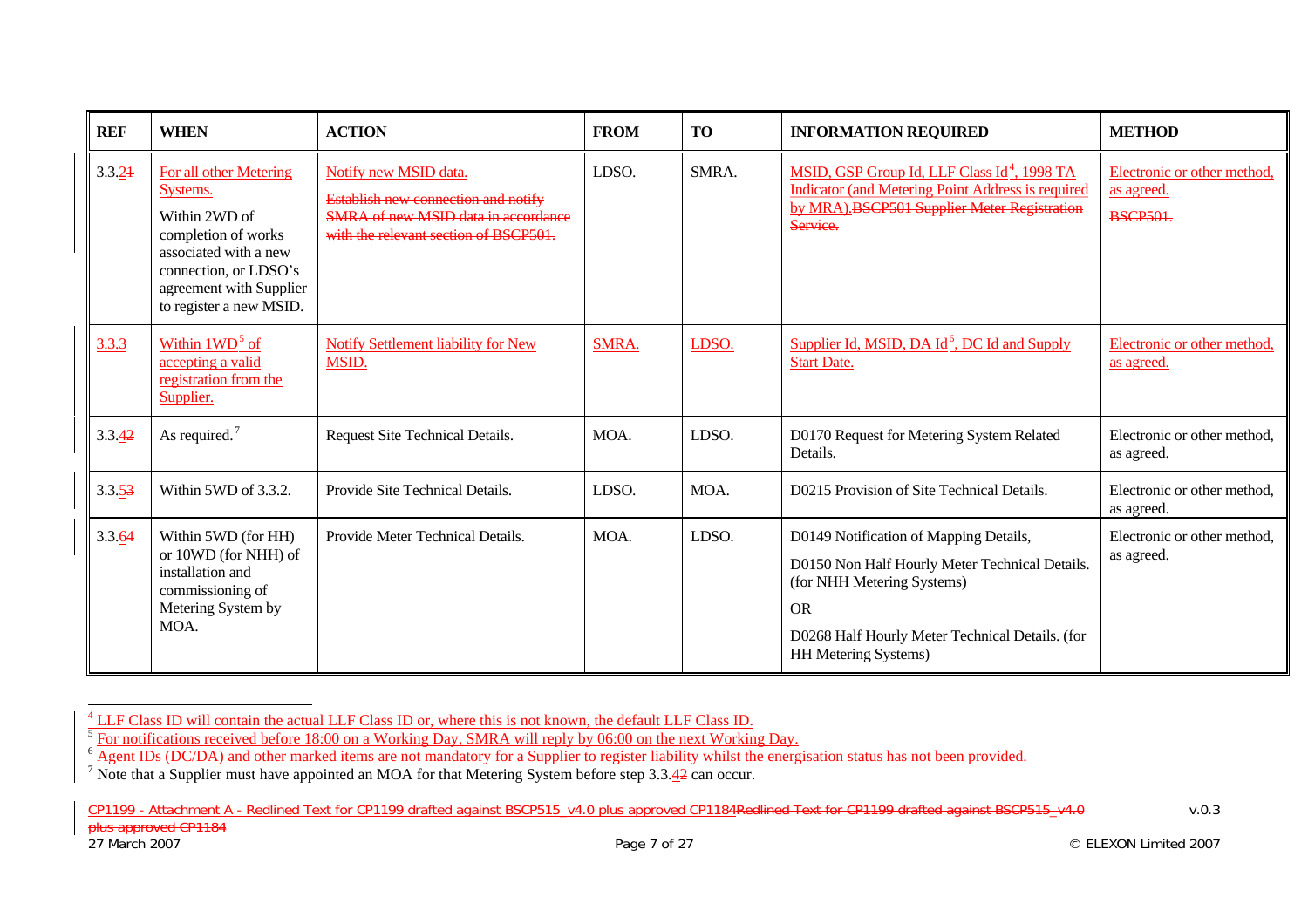| REF                                          | <b>WHEN</b>                                   | <b>ACTION</b>                                                                           | <b>FROM</b>                      | TО    | <b>INFORMATION REQUIRED</b>                                                          | <b>METHOD</b>  |  |  |
|----------------------------------------------|-----------------------------------------------|-----------------------------------------------------------------------------------------|----------------------------------|-------|--------------------------------------------------------------------------------------|----------------|--|--|
| For registration transfers from CMRS to SMRS |                                               |                                                                                         |                                  |       |                                                                                      |                |  |  |
| <del>3.3.5</del>                             | At least 30WD prior to<br>effective from date | Inform LDSO of intended registration<br>transfer.<br>Proceed in accordance with BSCP68. | <b>Transfer Co</b><br>ordinator. | LDSO. | <b>BSCP68 Transfer of Registration of Metering</b><br>Systems between CMRS and SMRS. | <b>BSCP68.</b> |  |  |

CP1199 - Attachment A - Redlined Text for CP1199 drafted against BSCP515\_v4.0 plus approved CP1184Redlined Text for CP1199 drafted against BSCP515\_v4.0 plus approved CP1184 27 March 2007 Page 8 of 27 © ELEXON Limited 2007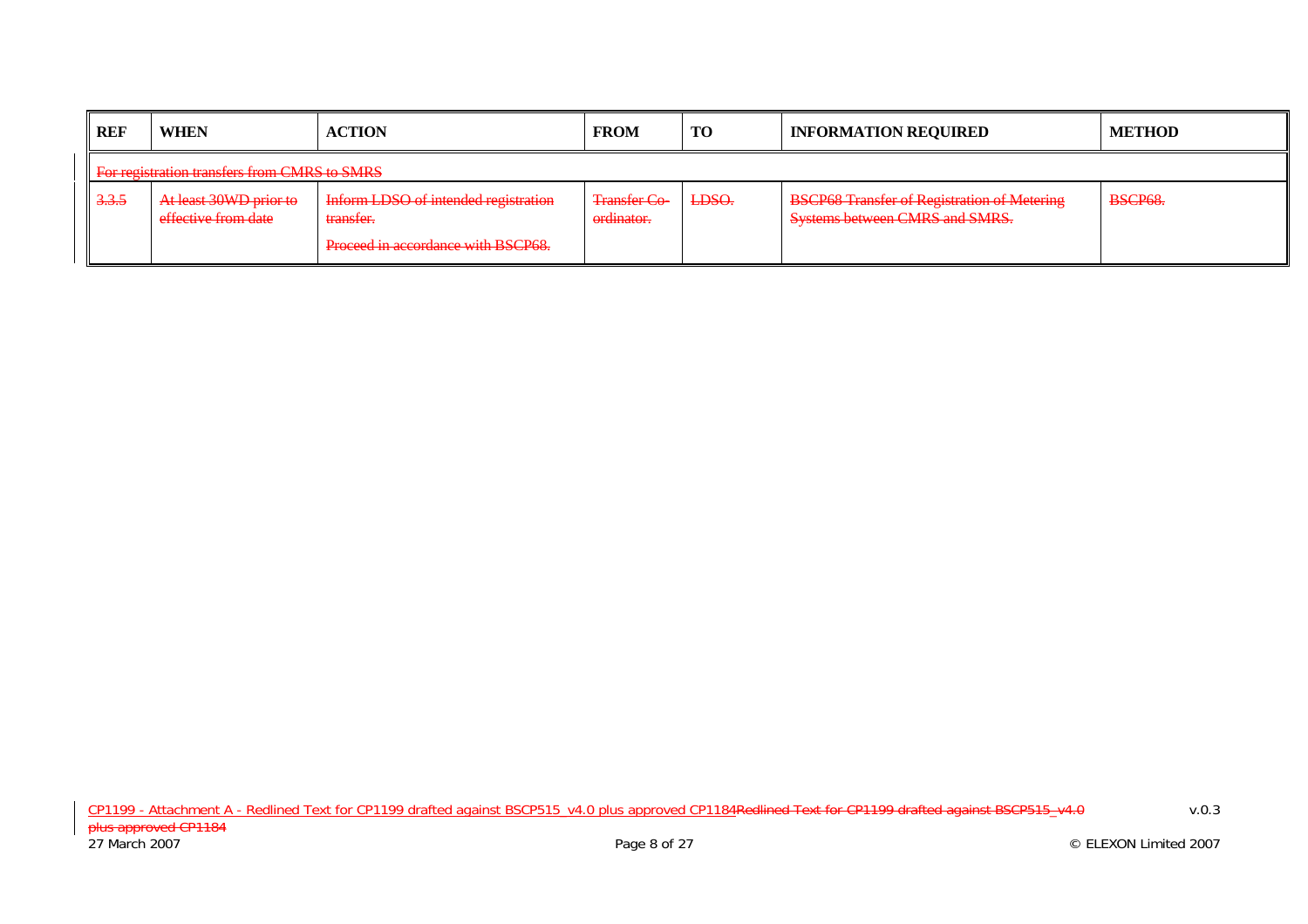#### **3.4New CVA Metering System**

Refer to Appendix 4 for further details regarding the LDSO's role in submitting CVA data into Settlement following a new connection.

| <b>REF</b> | <b>WHEN</b>                                                                                                                                                                                                                                                                                | <b>ACTION</b>                                                                            | <b>FROM</b>        | TO   | <b>INFORMATION REQUIRED</b>                                               | <b>METHOD</b>     |
|------------|--------------------------------------------------------------------------------------------------------------------------------------------------------------------------------------------------------------------------------------------------------------------------------------------|------------------------------------------------------------------------------------------|--------------------|------|---------------------------------------------------------------------------|-------------------|
| 3.4.1      | Following request or for<br>any other reason.                                                                                                                                                                                                                                              | Establish new connection in accordance<br>with the relevant connection agreement.        | LDSO.              |      |                                                                           | Internal Process. |
| 3.4.2      | If required,<br>at least 20WD<br>a)<br>before Registration<br><b>Effective From</b><br>Date of new<br>connection, or<br>at least 40WD<br>b)<br>before Registration<br><b>Effective From</b><br>Date of new<br>connection if new<br>LLFs are intended<br>to be effective from<br>that date. | Register new Systems Connection Point<br>or Boundary Point in accordance with<br>BSCP25. | LDSO. <sup>8</sup> | CRA. | BSCP25 Registration of Metering Systems for<br>Central Volume Allocation. | BSCP25            |
| 3.4.3      | At least 40WD before<br><b>Registration Effective</b><br>From Date of Metering<br>System. <sup>9</sup>                                                                                                                                                                                     | Register new Metering System with<br>CRA in accordance with BSCP20.                      | Registrant.        | CRA. | BSCP20 Registration of Metering Systems for<br>Central Volume Allocation. | BSCP20.           |

 $8$  The registration of a Distribution Systems Connection Point will require the consent of the other interested distributor, as detailed in BSCP20.

 $9$  A registration lead time of 40WD will be required if the LLFs submitted by the LDSO in step 3.4.7 are intended to become effective on and from the Metering System Effective From Date. Where this is not the case the Metering System registration lead time is 20WD as stated in BSCP20.

CP1199 - Attachment A - Redlined Text for CP1199 drafted against BSCP515\_v4.0 plus approved CP1184Redlined Text for CP1199 drafted against BSCP515\_v4.0 plus approved CP1184<br>27 March 2007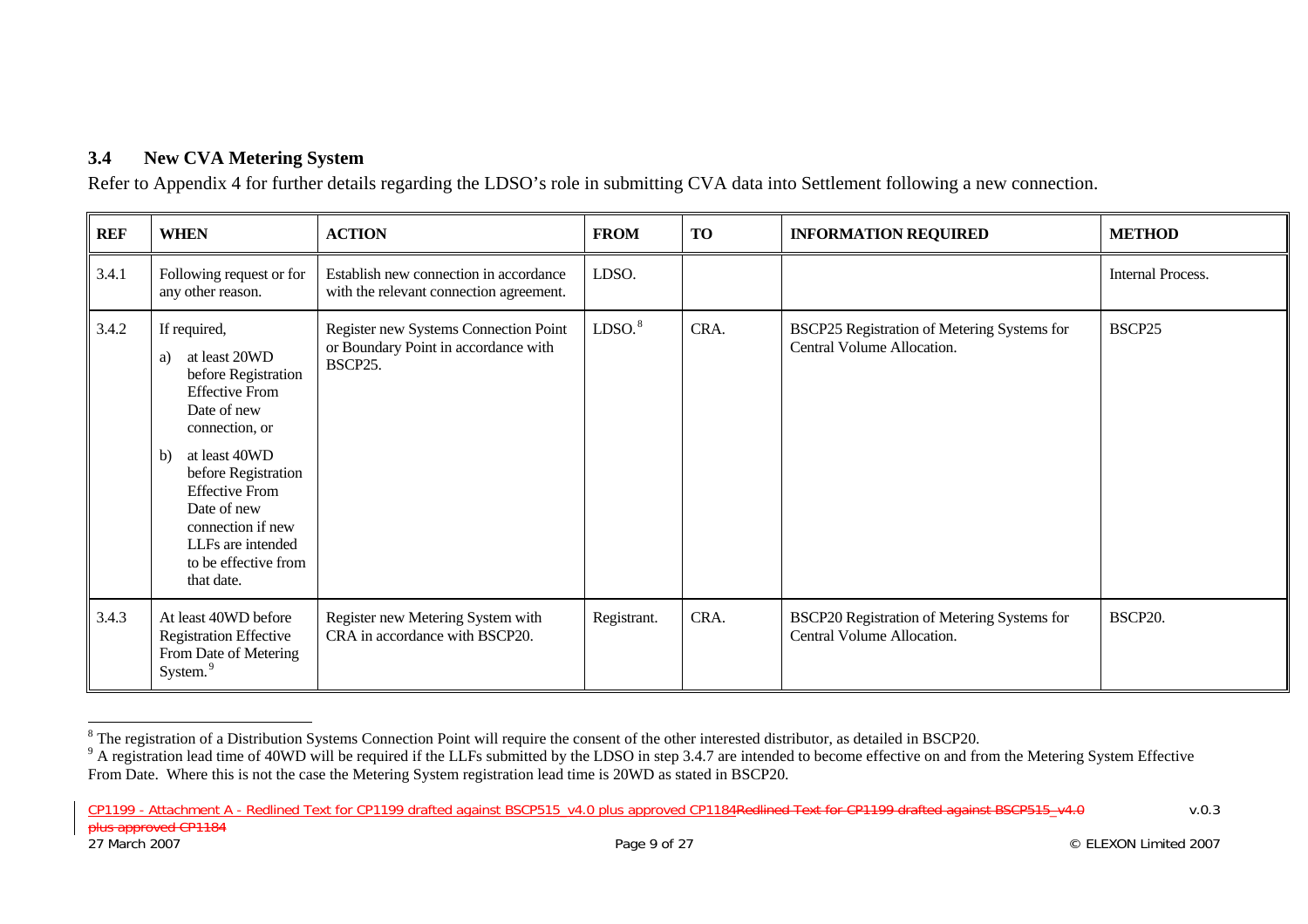| <b>REF</b> | <b>WHEN</b>                                                                                           | <b>ACTION</b>                                                                                                                                         | <b>FROM</b>                   | <b>TO</b>                    | <b>INFORMATION REQUIRED</b>                                                                                                                  | <b>METHOD</b>               |
|------------|-------------------------------------------------------------------------------------------------------|-------------------------------------------------------------------------------------------------------------------------------------------------------|-------------------------------|------------------------------|----------------------------------------------------------------------------------------------------------------------------------------------|-----------------------------|
| 3.4.4      | At least 30WD prior to<br><b>BM Unit Effective From</b><br>Date.                                      | Register BM Unit with CRA in<br>accordance with BSCP15.                                                                                               | <b>BM</b> Unit<br>Lead Party. | CRA.                         | <b>BSCP15 BM Unit Registration.</b>                                                                                                          | BSCP15.                     |
| 3.4.5      | Following 3.4.4.                                                                                      | Notify LDSO of BM Unit registration<br>where BM Unit is embedded within a<br>Distribution System.                                                     | CRA.                          | LDSO.                        | BM Unit information including Effective From<br>Date.                                                                                        | Post/Fax/Email.             |
| 3.4.6.     | At any time but at least<br>prior to 3.4.7 and 3.4.8.                                                 | Liaise with other LDSOs in GSP Group<br>to ascertain LLFs. <sup>10</sup>                                                                              | LDSO.                         | Other<br>LDSO <sub>s</sub> . | GSP Group ID, Line Loss Factors, other relevant<br>Distribution System information.                                                          | Fax/Email/Letter.           |
| 3.4.7      | Following 3.4.6 and at<br>least 40WD prior to<br>LLF Effective Date. <sup>11</sup>                    | Submit LLFs to BSCCo for Panel<br>approval in accordance with BSCP28.                                                                                 | LDSO.                         | BSCCo.                       | BSCP28 Approval and Notification of CVA Line<br>Loss Factors.                                                                                | BSCP28.                     |
| 3.4.8      | At least 20WD prior to<br><b>Aggregation Rules</b><br>effective date.                                 | Submit new Aggregation Rules for each<br>Volume Allocation Unit for which the<br>LDSO is responsible as detailed in<br>BSCP75.                        | LDSO.                         | CDCA.                        | <b>BSCP75 Registration of Meter Aggregation Rules</b><br>for Volume Allocation Units.                                                        | BSCP75.                     |
| 3.4.9      | Prior to the Effective<br>Date of the Aggregation<br>Rules and as part of<br>3.4.8<br>Following 3.4.8 | Provide a copy of the GSP Group Take<br><b>Aggregation Rules to the LDSO</b><br><b>Check revised Aggregation rules for GSP</b><br>Group (see BSCP75). | CDCA.                         | Nominated<br>LDSO.           | <b>GSP Group Take Aggregation Rules from</b><br>CDCA-I048<br><b>GSP Group Metered Volume and GSP Group</b><br><b>Take Aggregation Rules.</b> | Fax/Letter/Email<br>BSCP75. |
| 3.4.10     | Following receipt of<br>3.4.9                                                                         | Check revised Aggregation rules for GSP<br>Group.                                                                                                     | <b>Nominated</b><br>LDSO.     |                              | <b>GSP Group Metered Volume and GSP Group</b><br><b>Take Aggregation Rules.</b>                                                              | <b>Internal Process</b>     |

<sup>&</sup>lt;sup>10</sup> If required, the LDSO may make a formal request to BSCCo via BSCP41 (Report Requests and Authorisations) to receive other LDSOs' reports on an ongoing basis in order to monitor future changes that may require revisions to LLFs and Aggregation Rules.

<sup>&</sup>lt;sup>11</sup> The lead time for LLF approval may be reduced at the discretion of BSCCo in accordance with BSCP28.

CP1199 - Attachment A - Redlined Text for CP1199 drafted against BSCP515\_v4.0 plus approved CP1184Redlined Text for CP1199 drafted against BSCP515\_v4.0 plus approved CP1184<br>27 March 2007 Page 10 of 27 © ELEXON Limited 2007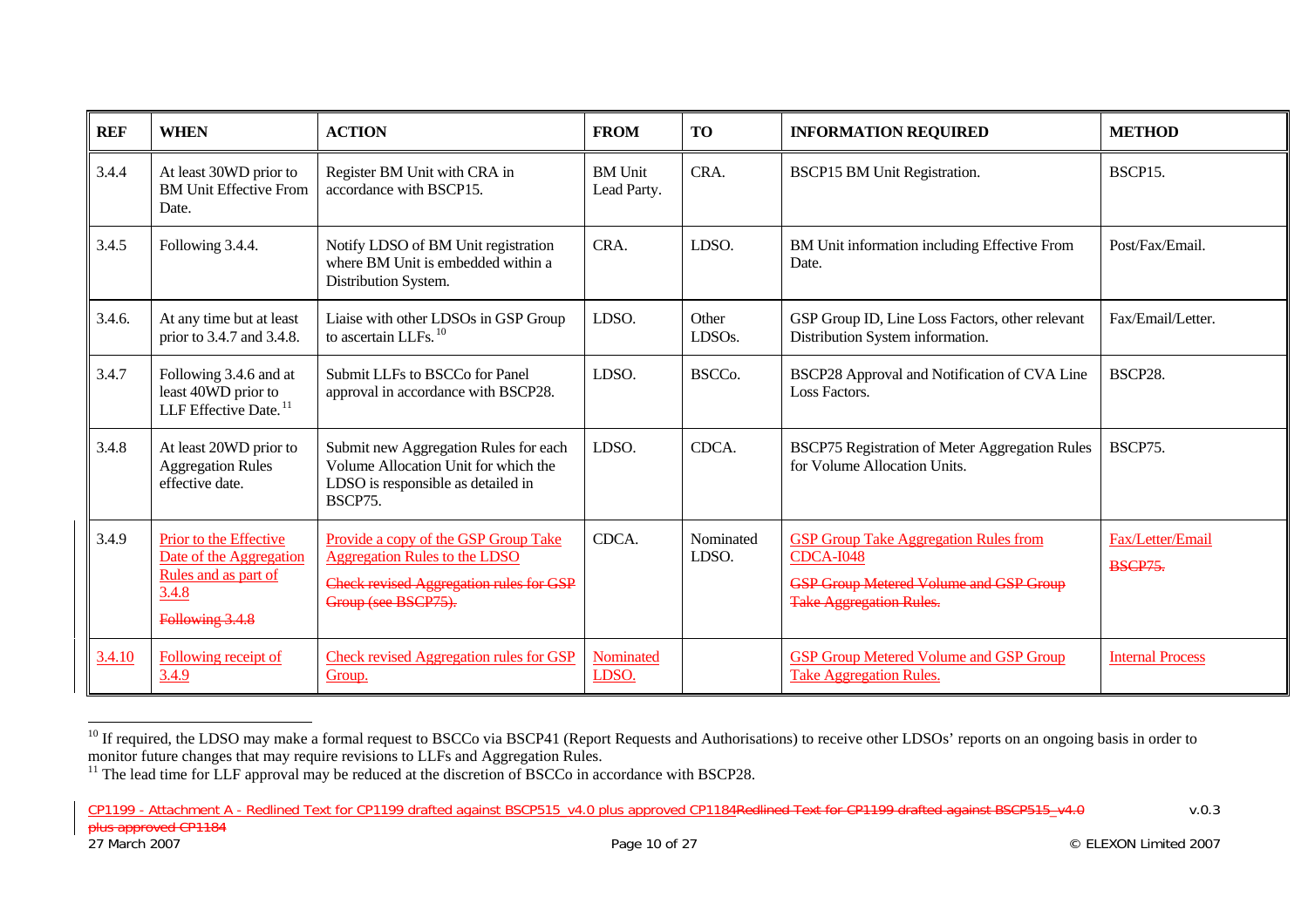CP1199 - Attachment A - Redlined Text for CP1199 drafted against BSCP515\_v4.0 plus approved CP1184Redlined Text for CP1199 drafted against BSCP515\_v4.0 plus approved CP1184 27 March 2007 Page 11 of 27 © ELEXON Limited 2007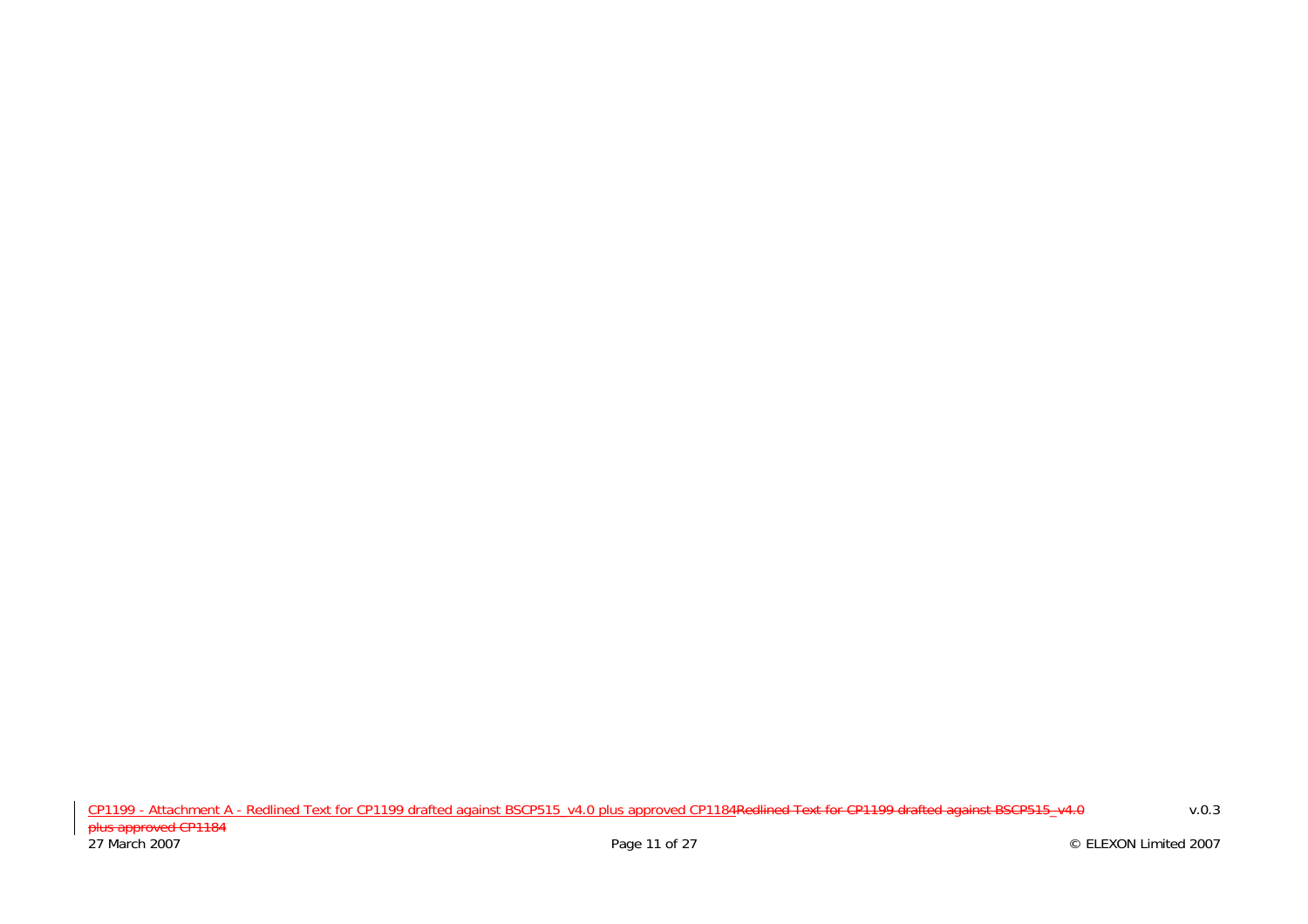| <b>REF</b> | <b>WHEN</b>                                                                                 | <b>ACTION</b>                                                                 | <b>FROM</b> | <b>TO</b>                              | <b>INFORMATION REQUIRED</b>                                                                                                                                                                                       | <b>METHOD</b>                             |  |  |  |
|------------|---------------------------------------------------------------------------------------------|-------------------------------------------------------------------------------|-------------|----------------------------------------|-------------------------------------------------------------------------------------------------------------------------------------------------------------------------------------------------------------------|-------------------------------------------|--|--|--|
| 3.5.1      | At any time.                                                                                | Issue energisation request.                                                   | Supplier.   | <b>MOA</b><br><b>or</b><br><b>LDSO</b> | D0134 Request to Change Energisation Status.                                                                                                                                                                      | Electronic or other method,<br>as agreed. |  |  |  |
|            | If MOA energises                                                                            |                                                                               |             |                                        |                                                                                                                                                                                                                   |                                           |  |  |  |
| 3.5.2      | Within 5WD (for HH)<br>or 10WD (for NHH) of<br>attempting to change<br>energisation status. | Send change of energisation status and<br>initial meter register reading.     | MOA.        | LDSO,<br>Supplier,<br>DC.              | D0139 Confirmation or Rejection of Energisation<br>Status Change.<br>$\mathbf{or}$<br>For Prepayment Meters the D0179 - Confirmation<br>of Energisation/De-Energisation of a Prepayment<br>Meter.see Appendix 4.5 | Electronic or other method,<br>as agreed. |  |  |  |
|            | If LDSO energises                                                                           |                                                                               |             |                                        |                                                                                                                                                                                                                   |                                           |  |  |  |
| 3.5.3      | If request rejected and<br>within $2WD$ of $3.5.1$ .                                        | Send notification of rejection, including<br>reasons why the request has been | LDSO.       | Supplier.                              | D0139 Confirmation or Rejection of Energisation<br>Status Change.                                                                                                                                                 | Electronic or other method,<br>as agreed. |  |  |  |

#### **3.5**Energisation of a Metering System (SVA Only)<sup>12</sup>

<sup>&</sup>lt;sup>12</sup> Note that energisation of CVA Metering Systems only occurs as part of the connection process described in section 3.4.

CP1199 - Attachment A - Redlined Text for CP1199 drafted against BSCP515\_v4.0 plus approved CP1184Redlined Text for CP1199 drafted against BSCP515\_v4.0 plus approved CP1184<br>27 March 2007 Page 12 of 27 **Decision** 2007 **CELEXON Limited 2007**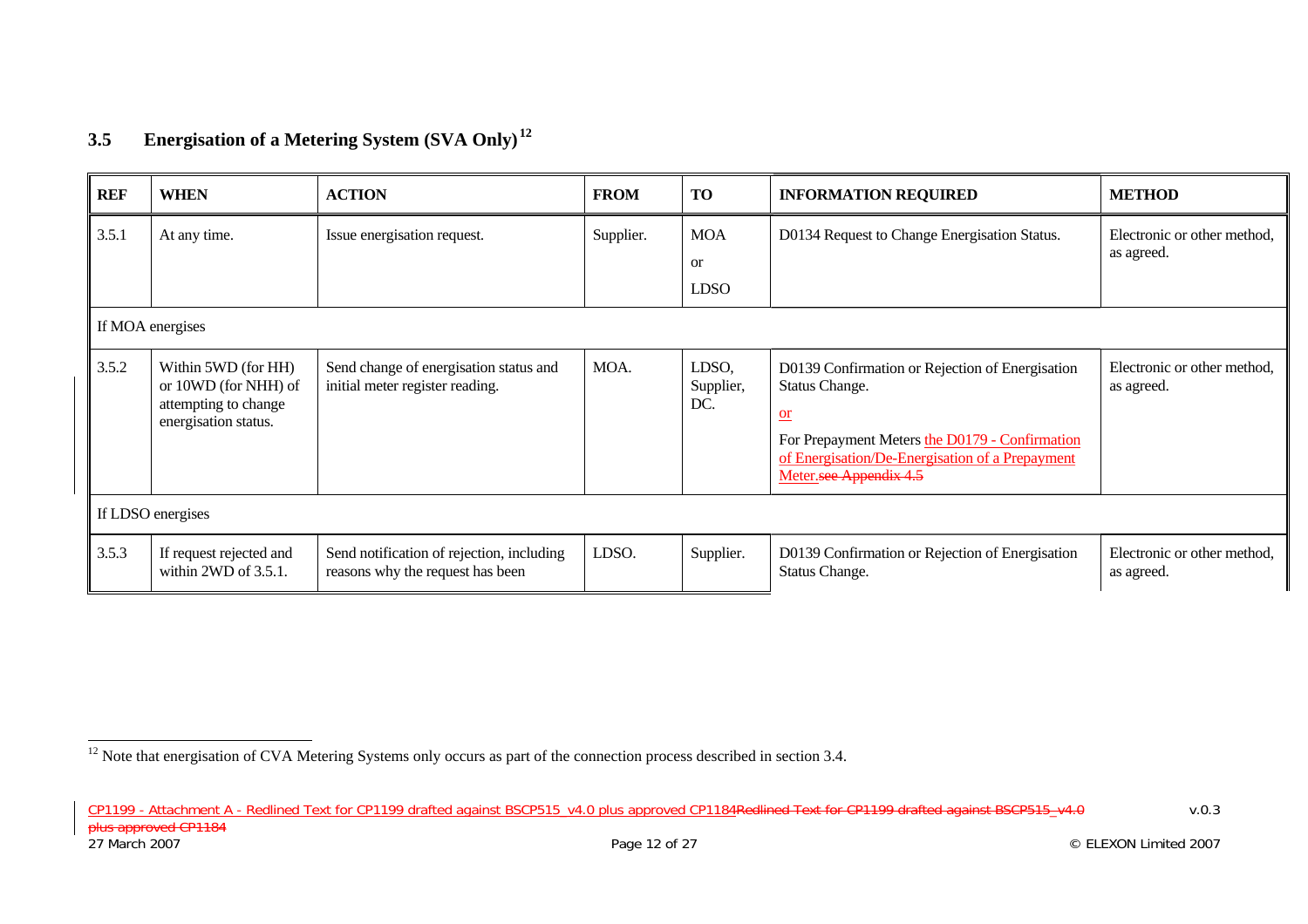| <b>REF</b> | <b>WHEN</b>                                                             | <b>ACTION</b>                                                                 | <b>FROM</b> | <b>TO</b>         | <b>INFORMATION REQUIRED</b>                                                                                                                                                                                                                                                                                                           | <b>METHOD</b>                             |
|------------|-------------------------------------------------------------------------|-------------------------------------------------------------------------------|-------------|-------------------|---------------------------------------------------------------------------------------------------------------------------------------------------------------------------------------------------------------------------------------------------------------------------------------------------------------------------------------|-------------------------------------------|
|            |                                                                         | rejected.                                                                     |             |                   | P0211 Site Visit Rejection. <sup>13</sup><br>$\mathbf{or}$<br>For Prepayment Meters either the D0179 -<br>Confirmation of Energisation/De-Energisation of a<br>Prepayment Meter or D0139 Confirmation or<br>Rejection of Energisation Status Change.<br>see Appendix 4.5                                                              | Manual.                                   |
| 3.5.4      | If request accepted and<br>on the date requested or<br>agreed in 3.5.1. | Energise Metering System and note<br>initial meter register reading.          | LDSO.       |                   |                                                                                                                                                                                                                                                                                                                                       | Internal Process.                         |
| 3.5.5      | Within 5WD of 3.5.4.                                                    | Send change of energisation status and<br>the initial meter register reading. | LDSO.       | MOA,<br>Supplier. | D0139 Confirmation or Rejection of Energisation<br>Status Change. <sup>14</sup><br>$\underline{\underline{\text{or}}}$<br>For Prepayment Meters either the D0179 -<br>Confirmation of Energisation/De-Energisation of a<br>Prepayment Meter -or D0139 Confirmation or<br>Rejection of Energisation Status Change.<br>see Appendix 4.5 | Electronic or other method,<br>as agreed. |

<sup>&</sup>lt;sup>13</sup> The use of this data flow is optional.

<sup>&</sup>lt;sup>14</sup> Where there is a failure to change the energisation status, the D0139 is sent only to the Supplier. Where the energisation status *is* changed, but a meter register reading cannot be taken, the D0139 is sent to the Supplier and the MOA, and a D0002 sent by the MOA to the DC requesting a decision on further action.

CP1199 - Attachment A - Redlined Text for CP1199 drafted against BSCP515\_v4.0 plus approved CP1184Redlined Text for CP1199 drafted against BSCP515\_v4.0 plus approved CP1184<br>27 March 2007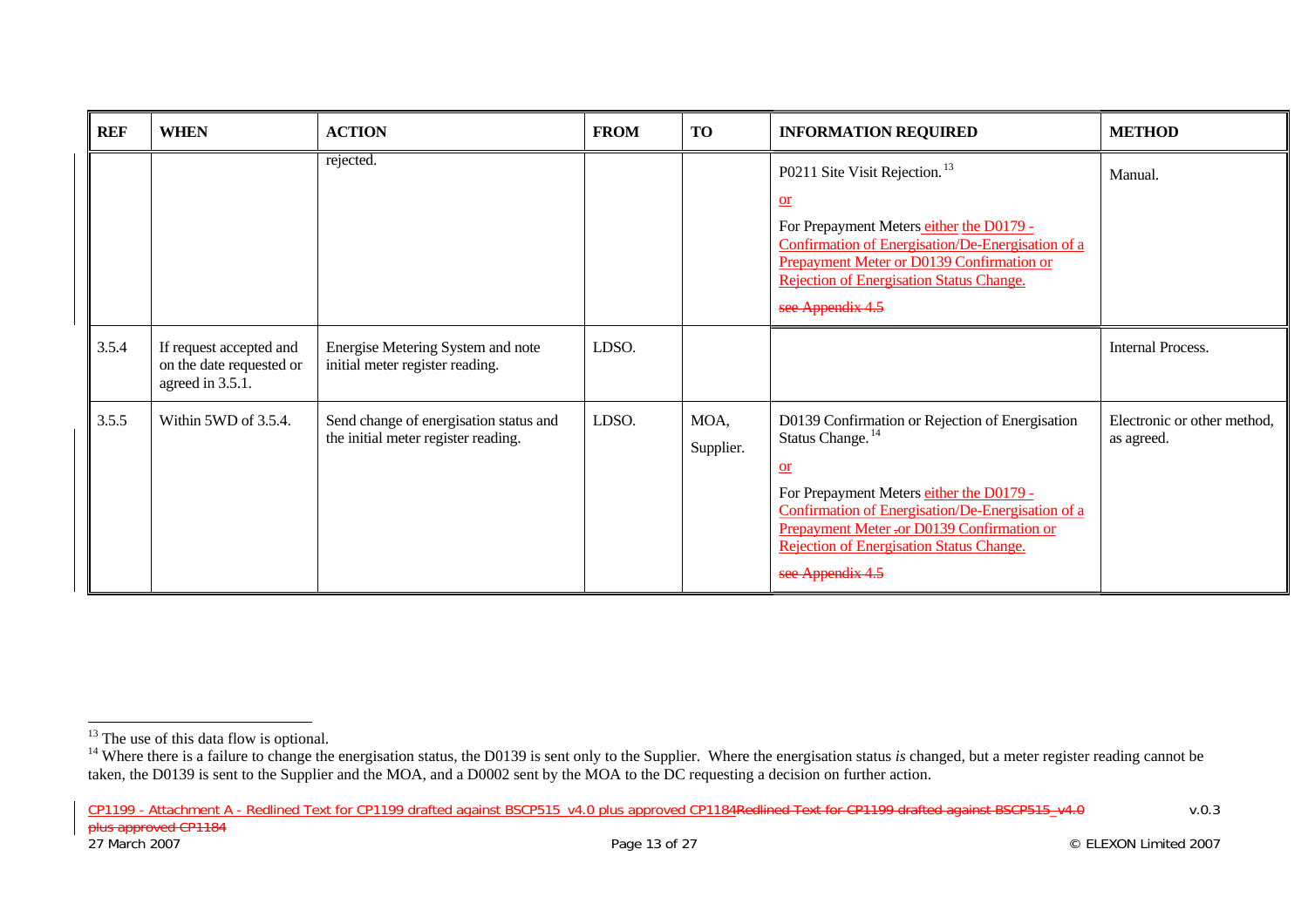| <b>REF</b> | <b>WHEN</b>                                                                                 | <b>ACTION</b>                                                                 | <b>FROM</b> | <b>TO</b>                       | <b>INFORMATION REQUIRED</b>                                                                                                                                                                                             | <b>METHOD</b>                             |  |  |  |
|------------|---------------------------------------------------------------------------------------------|-------------------------------------------------------------------------------|-------------|---------------------------------|-------------------------------------------------------------------------------------------------------------------------------------------------------------------------------------------------------------------------|-------------------------------------------|--|--|--|
| 3.6.1      | At any time.                                                                                | Send de-energisation request.                                                 | Supplier.   | <b>MOA</b><br>or<br><b>LDSO</b> | D0134 Request to Change Energisation Status                                                                                                                                                                             | Electronic or other method,<br>as agreed. |  |  |  |
|            | If MOA de-energises                                                                         |                                                                               |             |                                 |                                                                                                                                                                                                                         |                                           |  |  |  |
| 3.6.2      | Within 5WD (for HH)<br>or 10WD (for NHH) of<br>attempting to change<br>energisation status. | Send change of energisation status and<br>final meter register reading.       | MOA.        | LDSO,<br>Supplier,<br>DC.       | D0139 Confirmation or Rejection of Energisation<br>Status Change. <sup>16</sup><br>$or$<br>For Prepayment Meters the D0179 - Confirmation<br>of Energisation/De-Energisation of a Prepayment<br>Meter. see Appendix 4.5 | Electronic or other method,<br>as agreed. |  |  |  |
|            | If LDSO de-energises                                                                        |                                                                               |             |                                 |                                                                                                                                                                                                                         |                                           |  |  |  |
| 3.6.3      | If request rejected and<br>within 2WD of 3.6.1.                                             | Send notification of rejection, including<br>reasons why the request has been | LDSO.       | Supplier.                       | D0139 Confirmation or Rejection of Energisation<br>Status Change.                                                                                                                                                       | Electronic or other method,<br>as agreed. |  |  |  |

#### **3.6De-energisation of a Metering System (SVA Only)<sup>15</sup>**

<sup>&</sup>lt;sup>15</sup> Note that, unlike in SVA, de-energisation of CVA Metering Systems only occurs as part of the disconnection process described in section 3.8

<sup>&</sup>lt;sup>16</sup> Where there is a failure to change the energisation status, the D0139 is sent only to the Supplier. Where the energisation status *is* changed, but a meter register reading cannot be taken, the D0139 is sent to the Supplier and the MOA, and a D0002 sent by the MOA to the DC requesting a decision on further action.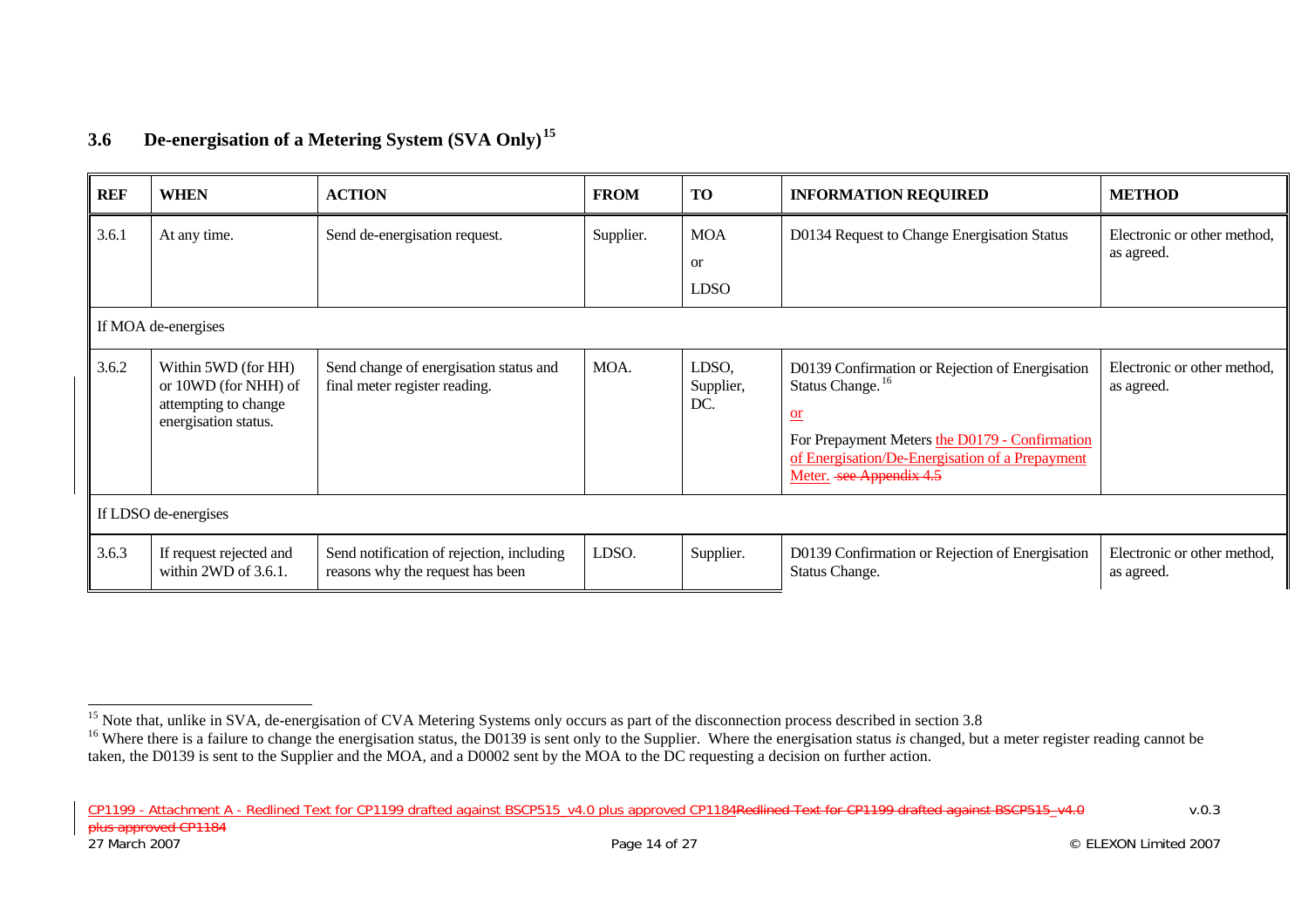| <b>REF</b> | <b>WHEN</b>                                                                          | <b>ACTION</b>                            | <b>FROM</b> | <b>TO</b>                           | <b>INFORMATION REQUIRED</b>                                                                                                                                                                                 | <b>METHOD</b>                             |
|------------|--------------------------------------------------------------------------------------|------------------------------------------|-------------|-------------------------------------|-------------------------------------------------------------------------------------------------------------------------------------------------------------------------------------------------------------|-------------------------------------------|
|            |                                                                                      | rejected.                                |             |                                     | P0211 Site Visit Rejection. <sup>17</sup><br>$or$                                                                                                                                                           | Manual.                                   |
|            |                                                                                      |                                          |             |                                     | For Prepayment Meters either the D0179 -<br>Confirmation of Energisation/De-Energisation of<br>a Prepayment Meter or D0139 Confirmation or<br>Rejection of Energisation Status Change. see<br>Appendix 4.5. |                                           |
| 3.6.4      | If request accepted and<br>within 2WD of 3.6.1.                                      | Agree time and date for de-energisation. | <b>LDSO</b> | MOA.                                | De-energisation details.                                                                                                                                                                                    | Telephone or other method,<br>as agreed.  |
| 3.6.5      | Within 2WD of 3.6.4<br>and before planned date<br>for de-energisation.<br>(HH only). | Arrange with HHDC to collect data.       | MOA.        | HHDC.                               | D0005 Instruction on Action.                                                                                                                                                                                | Electronic or other method,<br>as agreed. |
| 3.6.6      | On date and time agreed<br>in 3.6.4(HH only).                                        | Collect final HH Metered Data.           | HHDC.       |                                     |                                                                                                                                                                                                             | Internal Process.                         |
| 3.6.7      | Immediately following<br>3.6.6 (HH only).                                            | Confirm data collection.                 | HHDC.       | LDSO or<br>MOA (if<br>appropriate). | The MOA will telephone the HHDC when the<br>MOA is on site. Following the HHDC collecting<br>the data, the HHDC will provide confirmation to<br>the MOA.                                                    | Telephone or other method,<br>as agreed.  |

 $\frac{17}{17}$  The use of this data flow is optional.

CP1199 - Attachment A - Redlined Text for CP1199 drafted against BSCP515\_v4.0 plus approved CP1184Redlined Text for CP1199 drafted against BSCP515\_v4.0 plus approved CP1184<br>27 March 2007 Page 15 of 27 **Decision 2007** CDM 2007 **CDM** 2007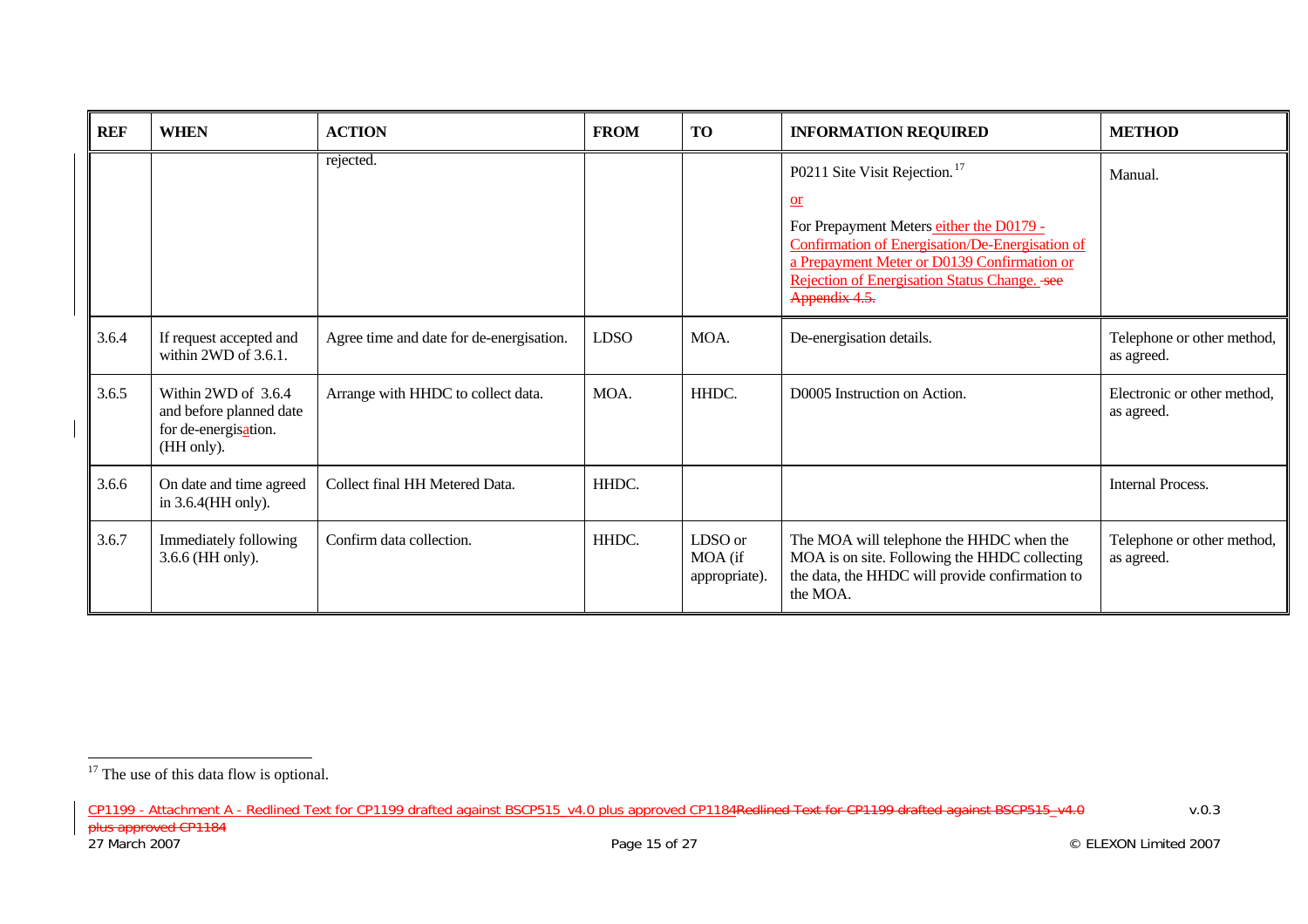| <b>REF</b> | <b>WHEN</b>                                                                               | <b>ACTION</b>                                                                         | <b>FROM</b> | <b>TO</b>         | <b>INFORMATION REQUIRED</b>                                                                                                                                                                                                                                                                           | <b>METHOD</b>                             |
|------------|-------------------------------------------------------------------------------------------|---------------------------------------------------------------------------------------|-------------|-------------------|-------------------------------------------------------------------------------------------------------------------------------------------------------------------------------------------------------------------------------------------------------------------------------------------------------|-------------------------------------------|
| 3.6.8      | On the date requested or<br>agreed in 3.6.1 or as<br>required in emergency<br>situations. | Obtain final meter register reading, if<br>available.<br>De-energise Metering System. | LDSO.       |                   |                                                                                                                                                                                                                                                                                                       | Internal Process.                         |
| 3.6.9      | Within 5WD of 3.6.8.                                                                      | Send change of energisation status and<br>final meter register reading, if available. | LDSO.       | Supplier,<br>MOA. | D0139 Confirmation or Rejection of Energisation<br>Status Change. <sup>18</sup><br>$or$<br>For Prepayment Meters either the D0179 -<br>Confirmation of Energisation/De-Energisation of<br>a Prepayment Meter or D0139 Confirmation or<br>Rejection of Energisation Status Change. see<br>Appendix 4.5 | Electronic or other method,<br>as agreed. |

<sup>&</sup>lt;sup>18</sup> Where the Metering System has been de-energised by the LDSO as part of an emergency metering service, the LDSO shall provide the change of energisation status and final meter register reading to the MOA only, with MOA responsible for providing this information to the Supplier.

CP1199 - Attachment A - Redlined Text for CP1199 drafted against BSCP515\_v4.0 plus approved CP1184Redlined Text for CP1199 drafted against BSCP515\_v4.0 plus approved CP1184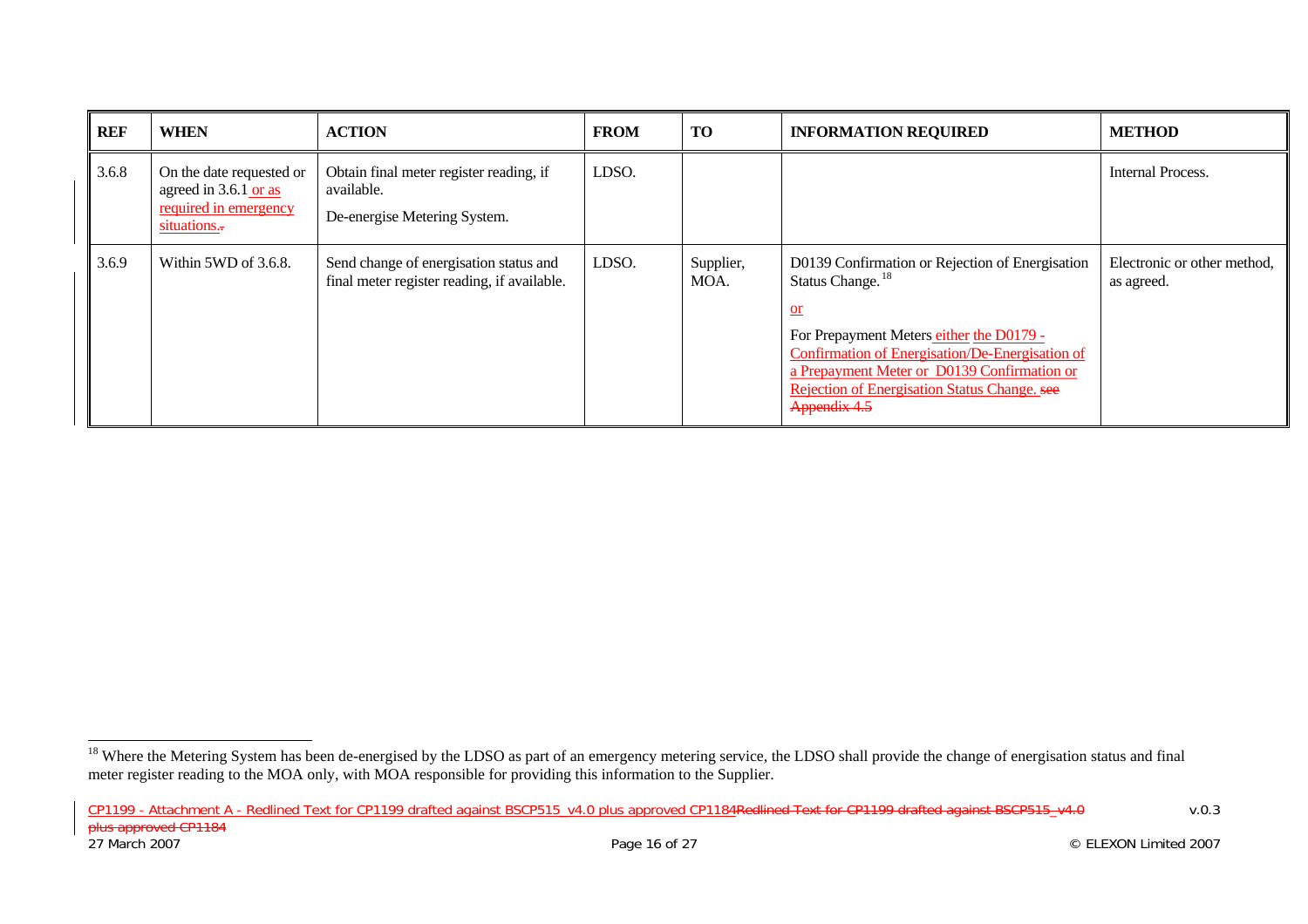#### 3.7**Disconnection of a SVA Metering System**

*(Note that the highlighted text in this section represents the text for approved CP1184 'Disconnection of Energised Metering Systems'. CP1184 will be implemented in the November 2007 release. This has been included to indicate how the changes for this CP fit with the text for CP1184.)* 

Prior to any SVA disconnection, the Supplier will normally instruct their MOA to de-energise the Metering System in accordance with Section 3.6 'De-energisation of a Metering System (SVA Only)'. Where this has not occurred prior to the disconnection request, the LDSO may reject the disconnection request or, if the disconnection needs to be carried out at short notice, liaise with the appointed MOA to arrange for removal and recovery of the Meter and sending of the necessary flows.

| <b>REF</b> | <b>WHEN</b>                                | <b>ACTION</b>                                                                                                         | <b>FROM</b> | TO        | <b>INFORMATION REQUIRED</b>                                                        | <b>METHOD</b>                                                        |
|------------|--------------------------------------------|-----------------------------------------------------------------------------------------------------------------------|-------------|-----------|------------------------------------------------------------------------------------|----------------------------------------------------------------------|
| 3.7.1      | At request of Supplier,<br>or as required. | Supplier requests disconnection of<br>Metering System.                                                                | Supplier.   | LDSO.     | D0132 Request for Disconnection of Supply.                                         | Electronic or other method.<br>as agreed.                            |
| 3.7.2      | If request rejected.                       | Notify Supplier of rejection of<br>disconnection request.                                                             | LDSO.       | Supplier. | D0262 Rejection of Disconnection.                                                  | Electronic or other method.<br>as agreed.                            |
| 3.7.3      | If request accepted.                       | Disconnect Metering System and notify<br>SMRA, proceeding in accordance with<br>BSCP5 $\overline{01}$ . <sup>19</sup> | LDSO.       | SMRA.     | Disconnection Date and MSID<br><b>BSCP501 Supplier Meter Registration Service.</b> | Manual, electronic or other<br>method, as agreed.<br><b>BSCP501.</b> |

<sup>&</sup>lt;sup>19</sup> LDSOs may additionally send a D0125 Confirmation of Disconnection of Supply data flow to the Supplier.

CP1199 - Attachment A - Redlined Text for CP1199 drafted against BSCP515\_v4.0 plus approved CP1184Redlined Text for CP1199 drafted against BSCP515\_v4.0 plus approved CP1184<br>27 March 2007 27 March 2007 Page 17 of 27 © ELEXON Limited 2007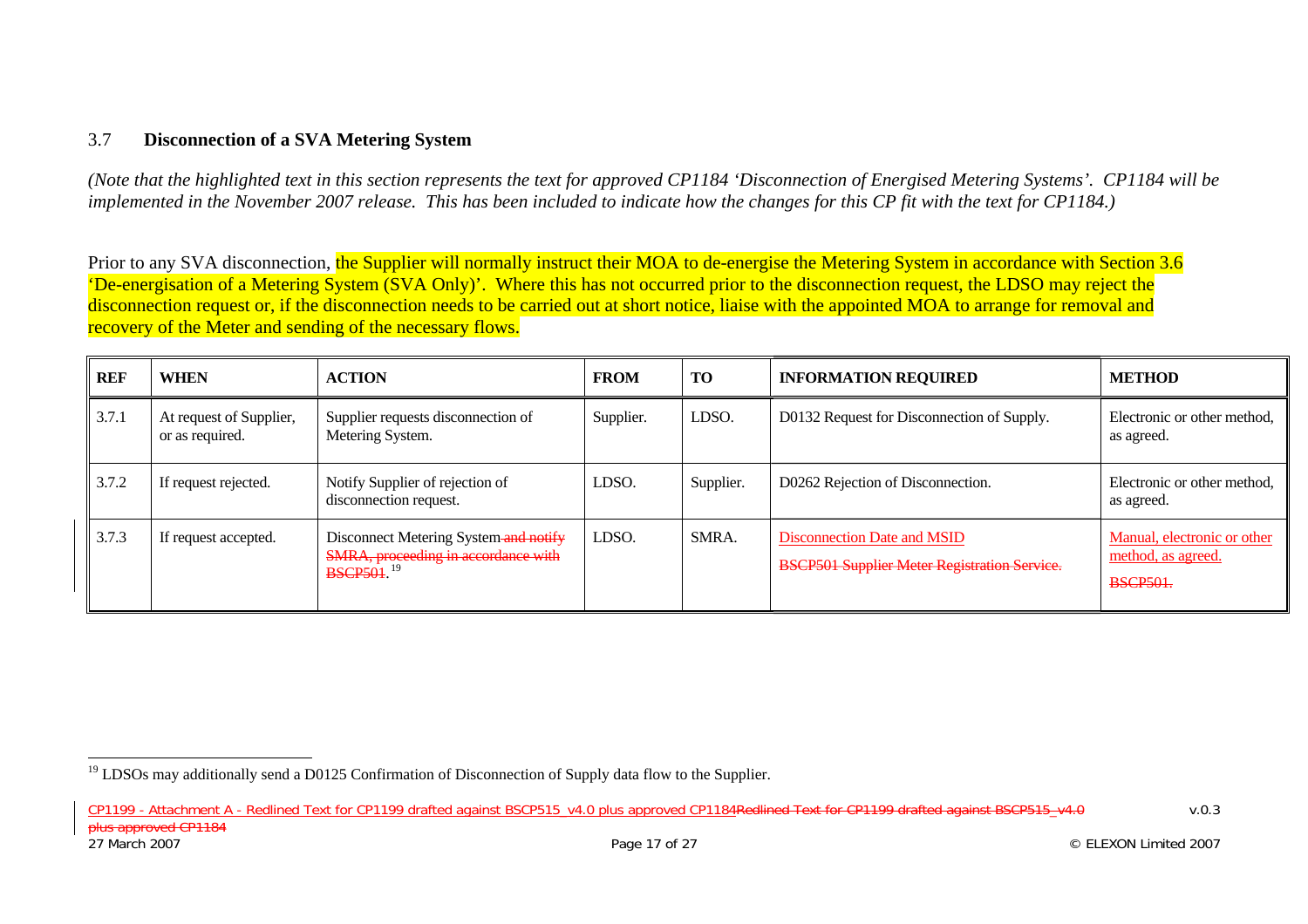| <b>REF</b> | <b>WHEN</b>                                                                                                          | <b>ACTION</b>                                                                         | <b>FROM</b> | <b>TO</b>   | <b>INFORMATION REQUIRED</b>                                                                                                                       | <b>METHOD</b>                                          |
|------------|----------------------------------------------------------------------------------------------------------------------|---------------------------------------------------------------------------------------|-------------|-------------|---------------------------------------------------------------------------------------------------------------------------------------------------|--------------------------------------------------------|
| 3.7.4      | On unsuccessful<br>validation of data sent in<br>3.7.3                                                               | Notify originator of receipt of invalid<br>data.                                      | <b>SMRA</b> | <b>LDSO</b> | MSID, original message identifier and reason for<br>failure.<br>(If MSID is root of error or cause of failure, this<br>data item may be omitted). | Manual, electronic or other<br>method, as agreed.      |
| 3.7.54     | <b>If Meter still present at</b><br>time of disconnection<br>then within 10WD of<br>the disconnection. <sup>20</sup> | <b>Liaise with MOA to agree</b><br>arrangements for removal and recovery<br>of Meter. | <b>LDSO</b> | <b>MOA</b>  | <b>Location of Meter and arrangements for removal</b><br>delivery / collection.                                                                   | Telephone/Fax/Email/Post<br>or other method as agreed. |

 $_{20}$  Where time allows, this liaison activity may precede the disconnection in step 3.7.3

CP1199 - Attachment A - Redlined Text for CP1199 drafted against BSCP515\_v4.0 plus approved CP1184Redlined Text for CP1199 drafted against BSCP515\_v4.0 plus approved CP1184 Page 18 of 27 **Decision 2007** CDM 2007 **CDM** 2007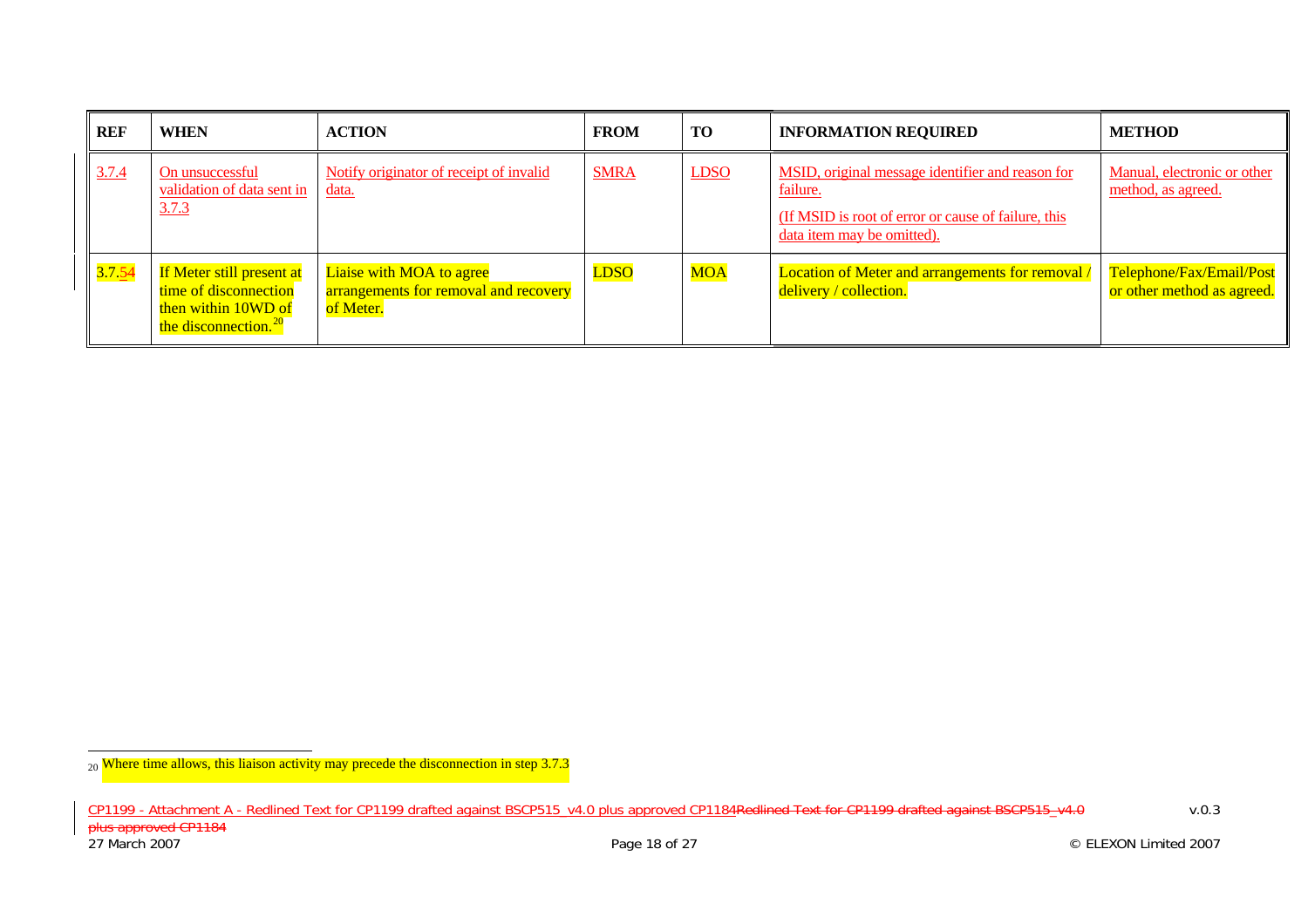#### **3.8Disconnection of a CVA Metering System**

Note that disconnection of CVA Metering Systems is only allowed under limited circumstances. Refer to Appendix 4 for further details regarding the LDSO's role in submitting CVA data into Settlement.

| <b>REF</b> | <b>WHEN</b>                                                                                            | <b>ACTION</b>                                                                                                                                          | <b>FROM</b>        | <b>TO</b>          | <b>INFORMATION REQUIRED</b>                                                                                                                    | <b>METHOD</b>                      |
|------------|--------------------------------------------------------------------------------------------------------|--------------------------------------------------------------------------------------------------------------------------------------------------------|--------------------|--------------------|------------------------------------------------------------------------------------------------------------------------------------------------|------------------------------------|
| 3.8.1      | As required.                                                                                           | Registrant requests disconnection of<br>Metering System.                                                                                               | Registrant.        | LDSO.              | Disconnection details.                                                                                                                         | Fax/Email/Letter.                  |
| 3.8.2      | If request rejected.                                                                                   | Notify Registrant of rejection of<br>disconnection request.                                                                                            | LDSO.              | Registrant.        | Disconnection details and reasons for rejection.                                                                                               | Fax/Email/Letter.                  |
| 3.8.3      | If request accepted.                                                                                   | Disconnect Metering System.                                                                                                                            | LDSO.              |                    | <b>Disconnection Details.</b>                                                                                                                  | <b>Internal Process.</b>           |
| 3.8.4      | Following 3.8.3                                                                                        | Provide certificate of disconnection.                                                                                                                  | LDSO.              | Registrant.        | Certificate of disconnection.                                                                                                                  | Letter.                            |
| 3.8.5      | Following 3.8.3.                                                                                       | De-register Metering System in CRA in<br>accordance with BSCP20                                                                                        | Registrant.        | CRA.               | BSCP20 Registration of Metering Systems for<br>Central Volume Allocation.                                                                      | BSCP20.                            |
| 3.8.6      | If required and<br>following disconnection.                                                            | Submit revised Aggregation Rules for<br>each Volume Allocation Unit for which<br>the LDSO is responsible as detailed in<br>BSCP75.                     | LDSO.              | CDCA.              | <b>BSCP75 Registration of Meter Aggregation Rules</b><br>for Volume Allocation Units.                                                          | BSCP75.                            |
| 3.8.7      | Prior to the Effective<br>Date of the Aggregation<br>Rules and as part of<br>3.8.6.<br>Following 3.8.6 | Provide a copy of the GSP Group Take<br><b>Aggregation Rules to the LDSO.</b><br><b>Check revised Aggregation rules for GSP</b><br>Group (see BSCP75). | CDCA.              | Nominated<br>LDSO. | <b>GSP Group Take Aggregation Rules from CDCA-</b><br>I048.<br><b>GSP Group Metered Volume and GSP Group Take</b><br><b>Aggregation Rules.</b> | Fax/Letter/Email<br><b>BSCP75.</b> |
| 3.8.8      | Following receipt of<br>3.8.7.                                                                         | <b>Check revised GSP Group Take</b><br><b>Aggregation rules.</b>                                                                                       | Nominated<br>LDSO. |                    | <b>GSP Group Metered Volume and GSP Group Take</b><br><b>Aggregation Rules.</b>                                                                | <b>Internal Process</b>            |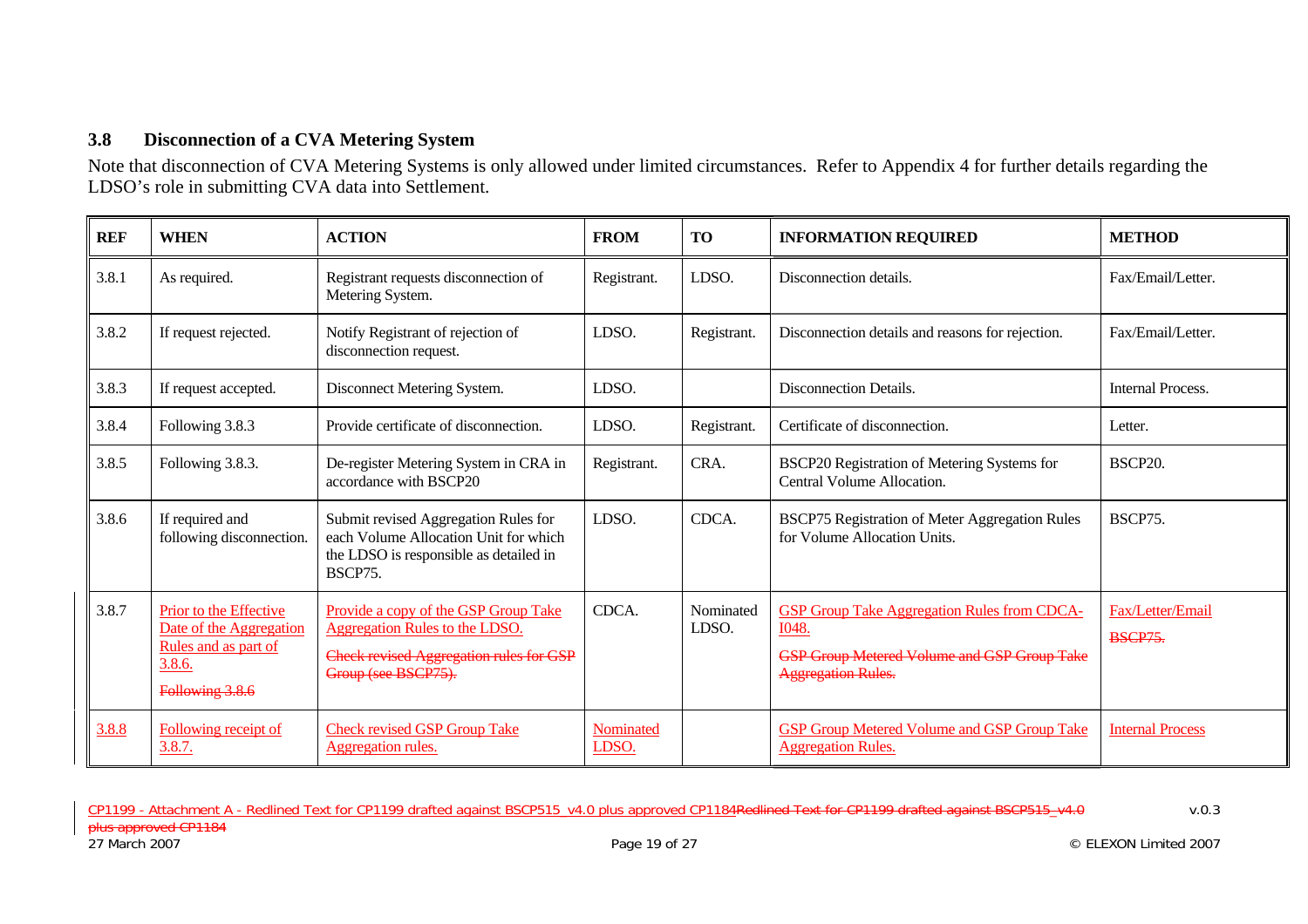CP1199 - Attachment A - Redlined Text for CP1199 drafted against BSCP515\_v4.0 plus approved CP1184Redlined Text for CP1199 drafted against BSCP515\_v4.0 plus approved CP1184 27 March 2007 Page 20 of 27 © ELEXON Limited 2007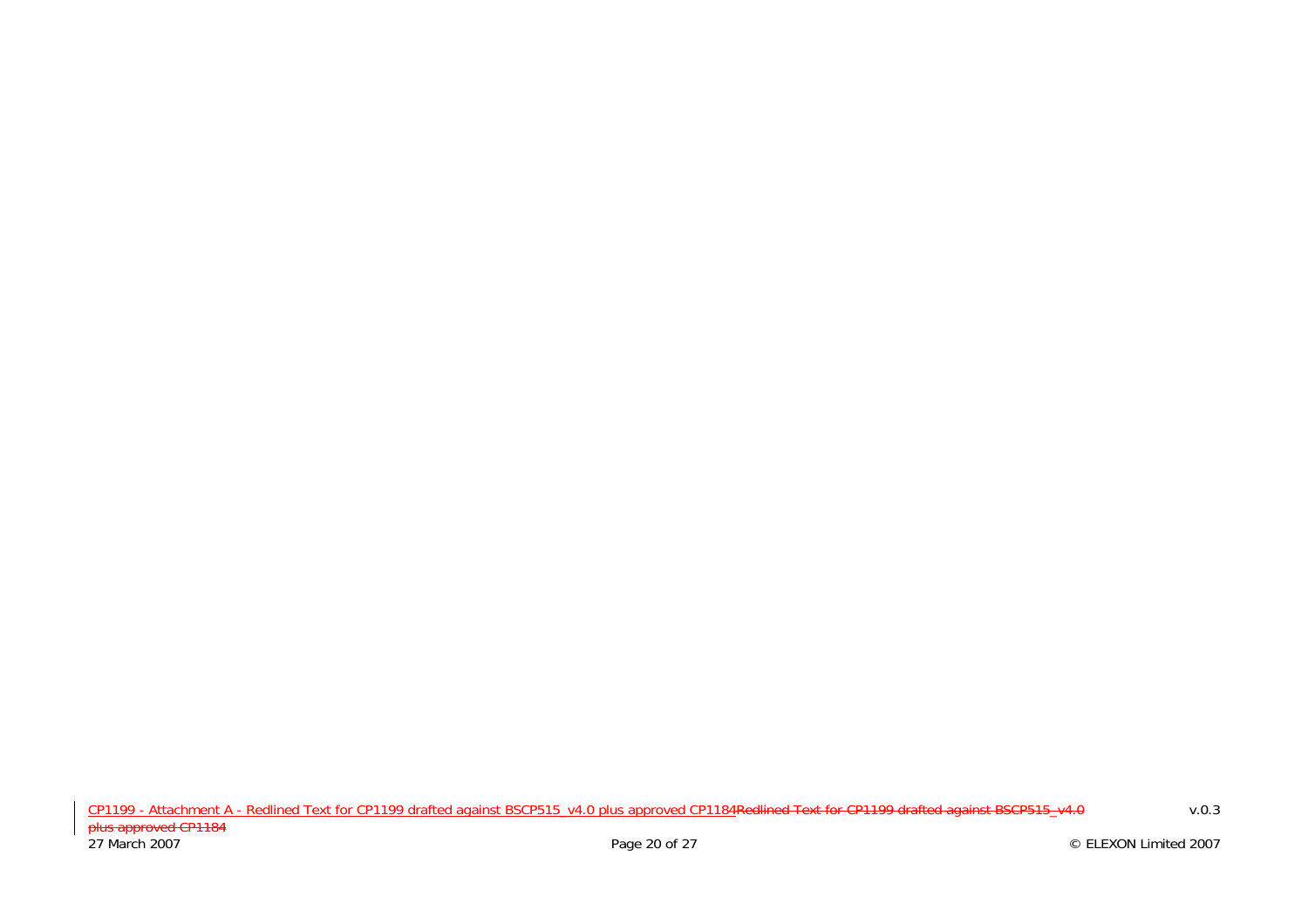#### **3.9This section is no longer in use***.* **Operational Requirements**

In addition to the specific processes described in this BSCP, the table below sets out other LDSO requirements that remain in place throughout their period of operation, ranging from annual data updates to involvement in emergency or ad-hoc events. Where relevant the appropriate BSCPs are referenced.

| REQUIREMENT                                                                                                                                     | WHEN                                                                                      | <b>RELATED</b><br>PARTICIPANT(S)                  | <b>METHOD</b>                                                                                                                                                                               |
|-------------------------------------------------------------------------------------------------------------------------------------------------|-------------------------------------------------------------------------------------------|---------------------------------------------------|---------------------------------------------------------------------------------------------------------------------------------------------------------------------------------------------|
| Submit SVA and CVA LLFs to BSCCo for Panel<br>approval.                                                                                         | Annually, and at least 40WD<br>prior to 1 <sup>st</sup> April.                            | BSCCo.                                            | <b>BSCP28 Approval and Notification of CVA Line Loss</b><br>Factors, and<br><b>BSCP528 SVA Line Loss Factors for Half Hourly and</b><br>Non Half Hourly Metering Systems Registered in SMRS |
| Nominated LDSO: Submit/check revised Aggregation<br>Rules for GSP Group.                                                                        | As required, and at least 20WD<br>prior to effective date of<br><b>Aggregation Rules.</b> | CDCA.                                             | <b>BSCP75 Registration of Meter Aggregation Rules for</b><br><b>Volume Allocation Units</b>                                                                                                 |
| Liaise with other LDSOs to help establish correct LLFs<br>and Aggregation Rules details.                                                        | As required by other LDSOs.                                                               | Other LDSOs.                                      | Communication by fax, email, telephone or any other<br>agreed method.                                                                                                                       |
| Perform emergency de energisations for the LDSO's<br>own SVA Metering Systems and notify MOA of<br>energisation status and final meter reading. | As required by emergency<br>situations.                                                   | MOA.                                              | Communication with MOA via D0139 (Confirmation or<br>Rejection of Energisation Status Change) data flow.<br>For Prepayment Meters see Appendix 4.5.                                         |
| Provide support to participants to facilitate transfers of<br>Metering System registrations between CMRS and<br>SMRS.                           | As required by Registrants of<br><b>Metering Systems.</b>                                 | <b>Transfer Co ordinator,</b><br>Registrant, MOA. | As detailed in BSCP68                                                                                                                                                                       |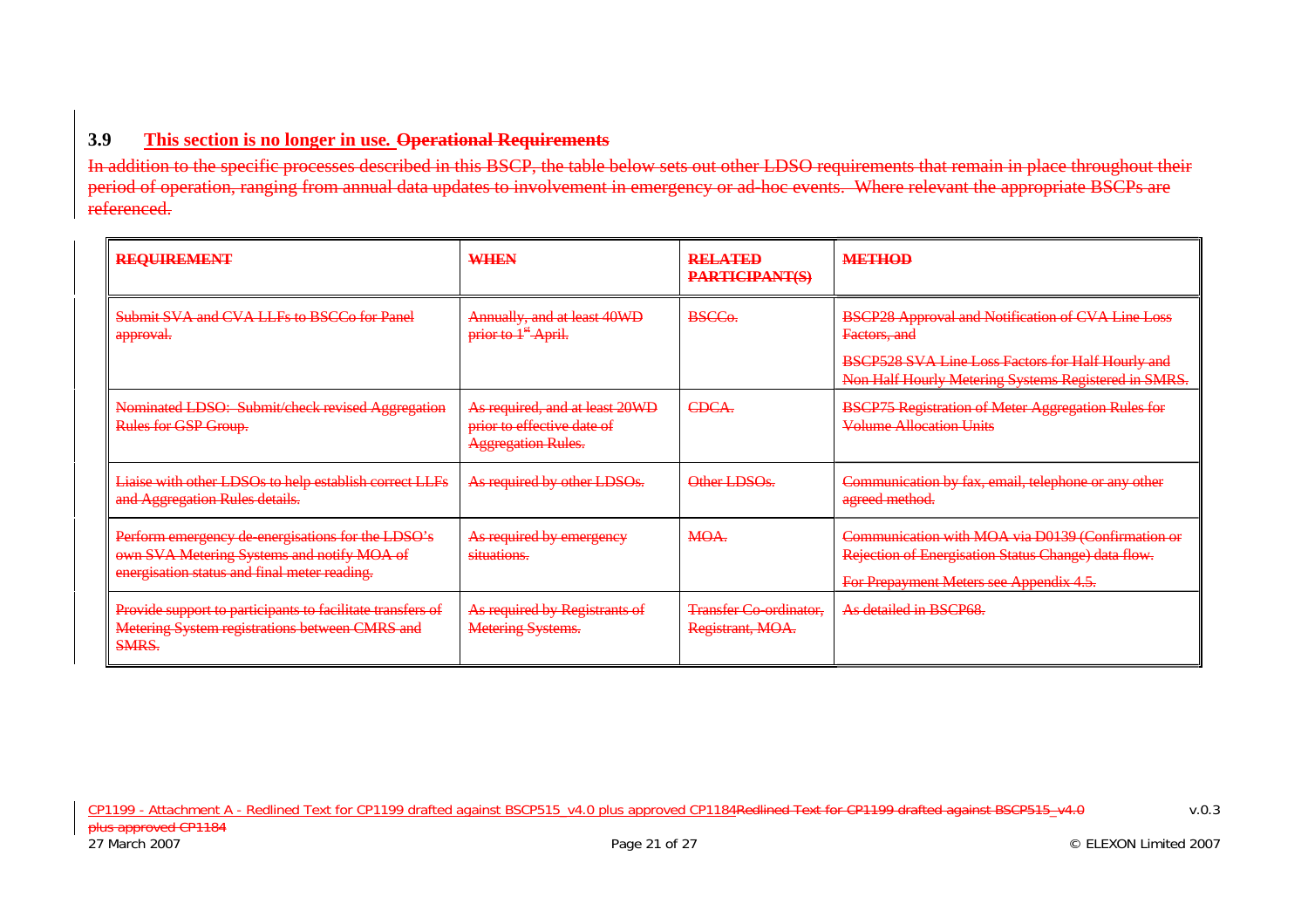

## **3.10** Update of the National Measurement Transformer Error Statement<sup>21</sup>

The National Measurement Transformer Statement is a record of the average errors attributable to specific Measurement Transformer types based on sample data. It is to be used where it is not possible to obtain the actual errors for Measurement Transformers for SVA Metering Systems complying with Codes of Practice 3 and 5.

- 3.10.1 no change
- 3.10.2 no change
- 3.11 no change

## **4. Appendices**

### **4.1CVA Arrangements for new Distribution Systems**

In order to carry out their Settlement obligations, LDSOs must ensure that they are aware of other Distribution Systems to which they are associated. Data submitted into Settlement by LDSOs, such as Line Loss Factors and Aggregation Rules, must accurately reflect the structure of the Distribution Systems operating inside each GSP Group. Consequentially, where a number of Distribution Systems are in operation, LDSOs may be required to carry out additional research before data can be submitted in accordance with the relevant BSCP.

### **4.2Example – Basic Case**

l

The diagram below shows a new Distribution System established by an LDSO (DB03) such that it is embedded within an existing Distribution System operated by another LDSO (DB02). All entry and exit points for the DB03 Distribution System are registered in SVA.

<sup>&</sup>lt;sup>21</sup> The National Measurement Transformer Error Statement may be used for the purpose of Technical Assurance where individual measurement transformer errors are not available. This process is designed to amend the data contained in the statement.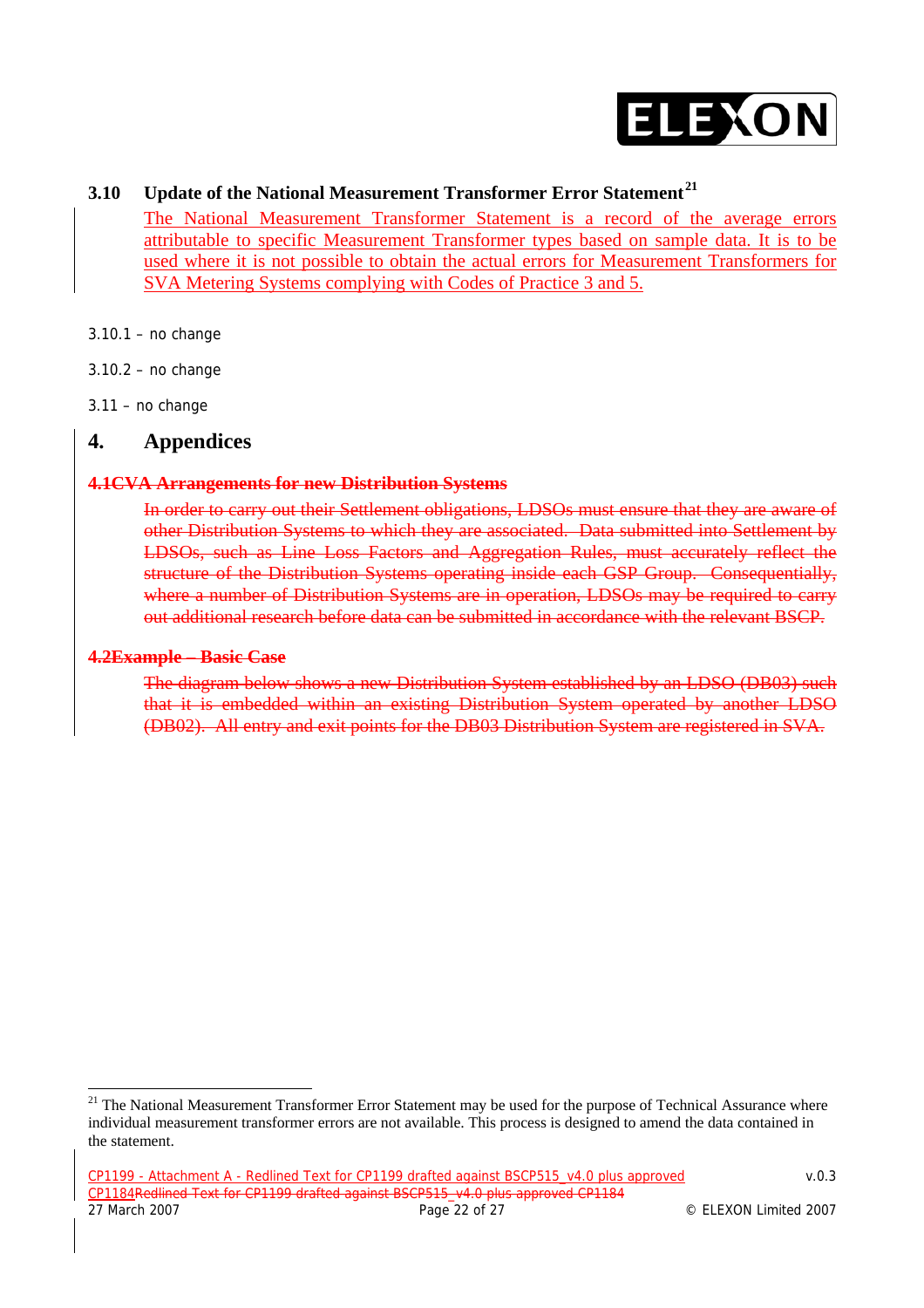

DB02 is the existing distributor and has the role of Nominated LDSO for that GSP Group. This means that DB02 remains responsible for registering the Systems Connection Point Metering System (SCP2) and providing / checking the Aggregation Rules for the GSP Group Metered Volume and GSP Group Take. These do not need to change as long as all Boundary Points for the new DB03 Distribution System are registered in SVA.

It should be noted that Systems Connection Points do not include connections between Distribution Systems in the same GSP Group, and no metering is required on the boundary between DB02 and DB03 for the purposes of Settlement. If such optional metering is installed (as shown as M1 in the figure) then it is a non-Settlement meter and cannot be registered in CRA, or data collected by CDCA.

Such metering may help determine Line Loss Factors, which must reflect the losses back to the Grid Supply Point (SCP2), and also the level of DUoS for energy flowing across the connection. However, such usage is outside the BSC and must be bilaterally agreed by the LDSOs concerned.

## **4.3Example – Complex Case**

The diagram below shows an example of a more complex Distribution System and includes:

- a CVA BM Unit (BMU1) for an embedded CVA customer (LEG1);
- •a connection directly to the Transmission System (SCP3); and

•a Distribution Systems Connection Point (DSCP1) with the Nominated LDSO (DB01) for another GSP Group.

Each of these connections has an impact on the determination of LLFs and Aggregation Rules.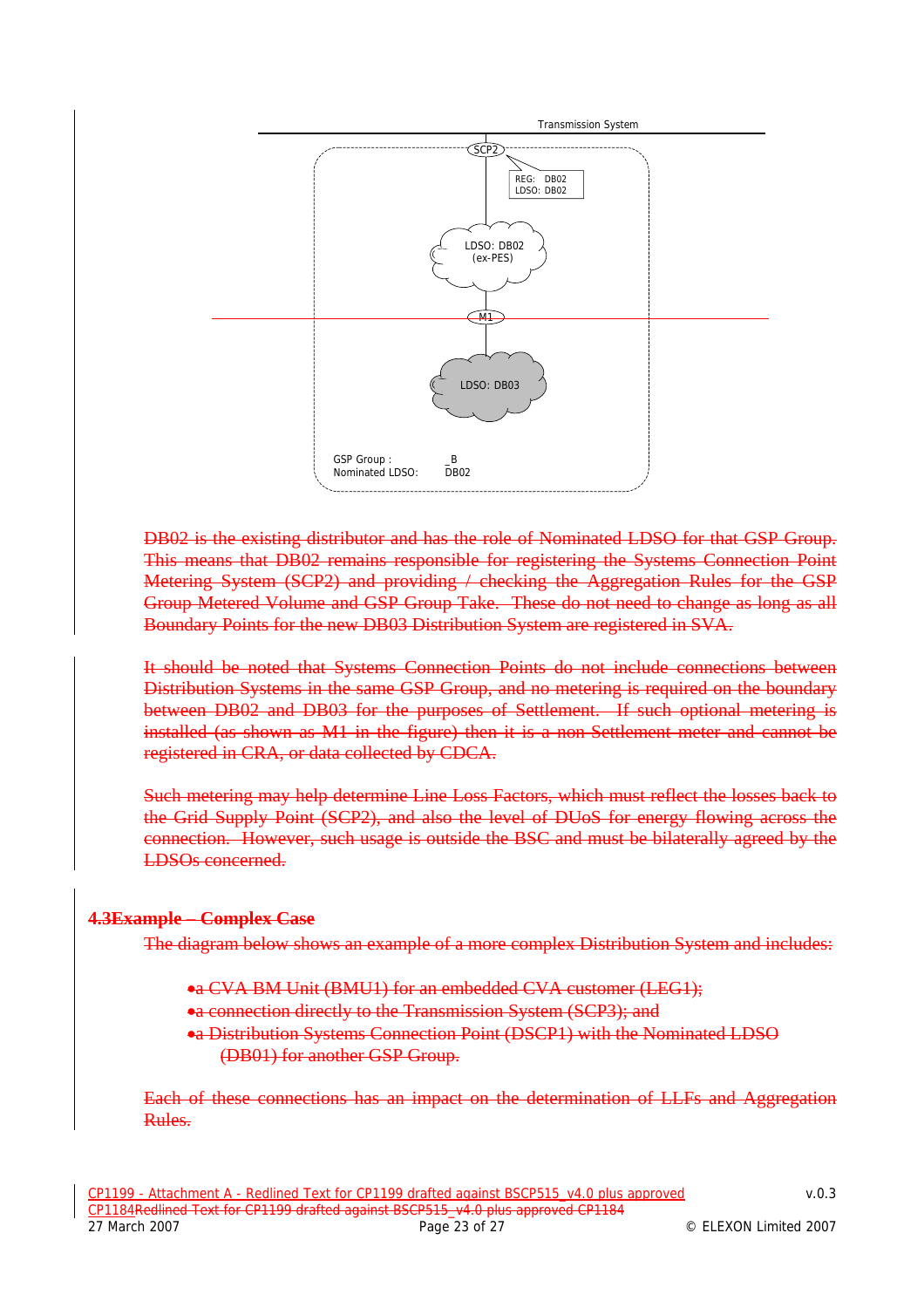

The figure, and following sections, provide examples of how the associated metering could be configured to ensure the interested LDSOs get sufficient information to fulfil their obligations.

## 4.3.1Systems Connection Point (SCP3)

Where a Systems Connection Point connects a Distribution System to the Transmission System, the connection is classed as a Grid Supply Point (GSP). In order to correctly determine the appropriate GSP Group these connections can only be established following approval by the BSC Panel.

In the example DB03 acts as the Registrant of the associated CVA Metering System for SCP3 and will be required to provide the Aggregation Rule for the GSP Volume Allocation Unit. However, DB02 as the Nominated LDSO for the GSP Group, will be required to provide the GSP Group Metered Volume Aggregation Rule and check the GSP Group Take Aggregation Rule (See BSCP75 for further details).

## 4.3.2Distribution Systems Connection Point (DSCP1)

Registration of a DSCP requires the agreement of the two LDSOs concerned, as does the registration of associated CVA Metering Systems. During the registration process the LDSOs must determine which will act as the Registrant of the DSCP and the Metering Systems.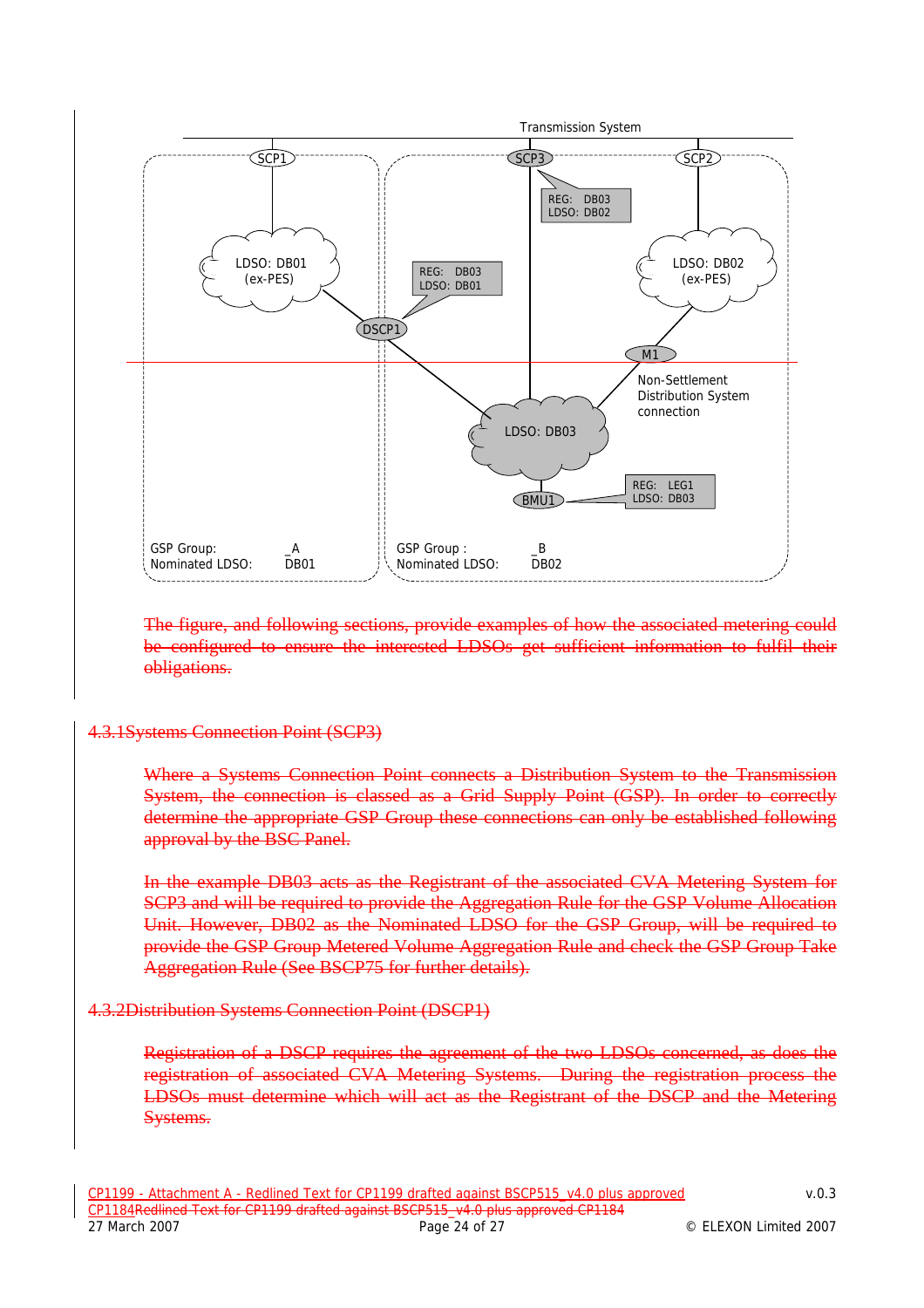In this example DB03 has opted to take the role of the Registrant, with DB01 as the other LDSO. Therefore, while the Registrant will be responsible for submitting the Aggregation Rule for the DSCP, both LDSOs will need to be involved in order to derive the necessary information.

For GSP Group " A", the Nominated LDSO (DB01) will also be responsible for providing changes to the GSP Group Metered Volume Aggregation Rule and for checking the GSP Group Take Aggregation Rule.

For GSP Group "\_B" more steps may be required, as it is DB02 who is responsible for providing these Aggregation Rules. DB02 may also need to make a formal request to BSCCo, via BSCP41 (Report Requests and Authorisations), to receive reports sent to DB03 in order to monitor future changes that may require revisions to the Line Loss Factors and Aggregation Rules.

## 4.3.3CVA Registered BM Unit (BMU1)

CVA BM Units may be associated with a number of Metering Systems for which information must be entered into Settlement. In the example a Licensed Exempt Generator registers the BM Unit (BMU1) and its associated CVA Metering Systems. As the LDSO directly associated with the BM Unit, DB03 is responsible for submitting LLFs for the Metering Systems.

However, as was the case for the Distribution System Connection Point, it will be DB02 who is responsible for providing changes to the GSP Group Metered Volume Aggregation Rule and for checking the GSP Group Take Aggregation Rule.

### 4.3.4Non-settlement metering

For this complex example the requirement for metering on the boundary between DB02 and DB03 may be increased, as only a proportion of the energy used by DB03 may be crossing that connection, or even flowing back towards DB02. However, as for the basic case, M1 is still non-Settlement metering and cannot be recorded in CRA, or collected by CDCA.

### 4.3.5Party Responsibilities

The following table summarises these scenarios and the Party responsible at each stage. However, in cases where multiple LDSO are operating in a GSP Group they may require the assistance of other interested LDSO in fulfilling the obligations.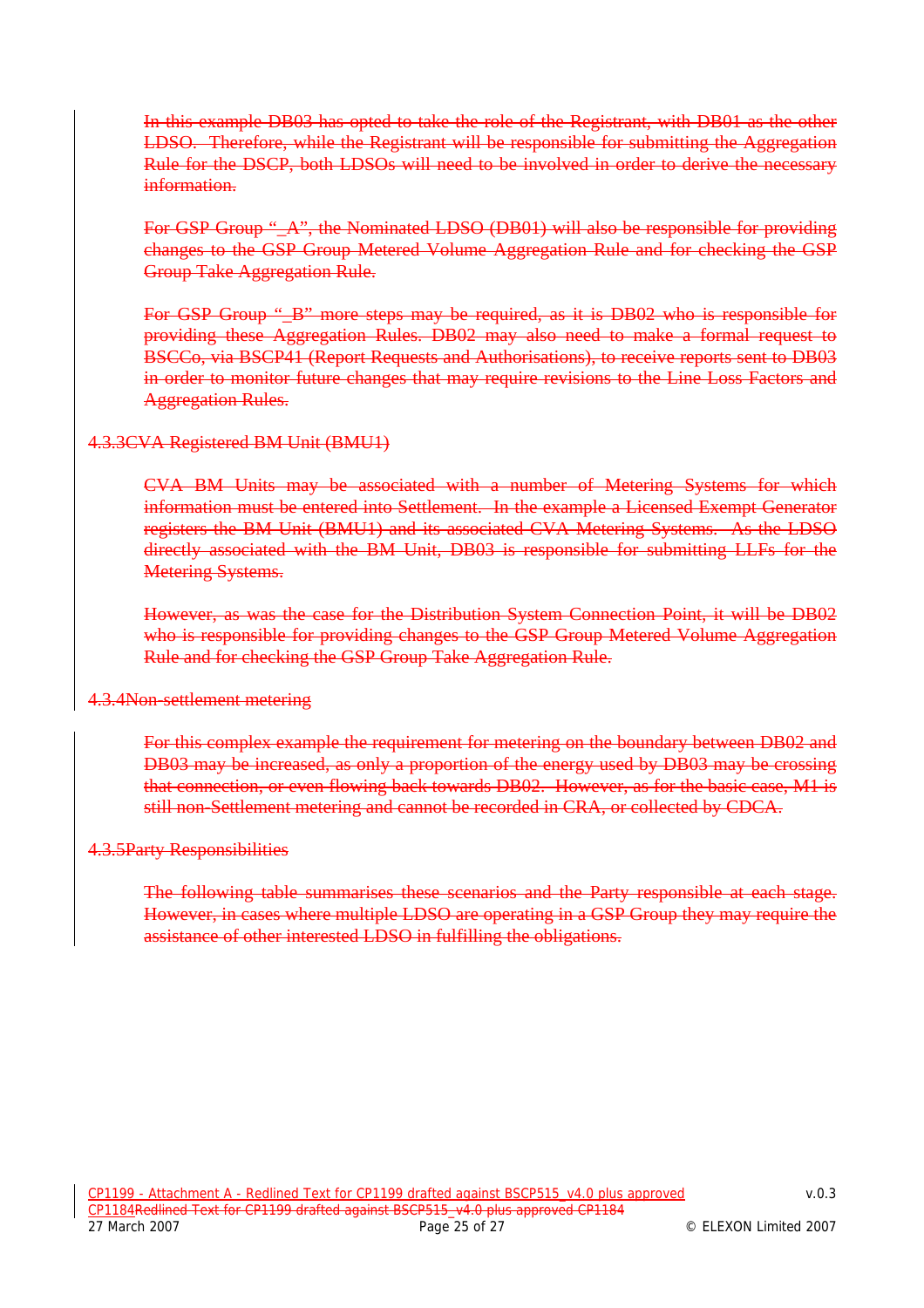| <b>Procedure</b>                                                                  | <b>BM Unit</b>                      | <b>GSP</b>                         | <b>DSCP</b>                         |                                        |  |
|-----------------------------------------------------------------------------------|-------------------------------------|------------------------------------|-------------------------------------|----------------------------------------|--|
| <b>Panel</b>                                                                      | H/a                                 | <b>DB03</b>                        |                                     | n/a                                    |  |
| BSCP <sub>15</sub>                                                                | LEG1                                | H/a                                |                                     | H/a                                    |  |
| BSCP <sub>20</sub>                                                                | LEG <sub>1</sub>                    | <b>DB03</b>                        |                                     | <b>DB03</b>                            |  |
| $RCD28*$<br><del>DOCL 20</del>                                                    | DRO <sub>3</sub><br><del>DDUJ</del> | H/a                                |                                     | $H\!H\!A$                              |  |
| $RCD41/DR03$ <sup>2</sup> $CDCA$<br><del>DJCH HDDVJ SCDC/T</del>                  | <b>DB02</b>                         |                                    | <b>DB02</b>                         |                                        |  |
| 1012<br>101Z)                                                                     |                                     | H/a                                |                                     |                                        |  |
| <b>BSCP75</b> - Volume Allocation                                                 | LEG1                                | <b>DB03</b>                        |                                     |                                        |  |
| Unit                                                                              |                                     |                                    | <b>DB03</b>                         |                                        |  |
| <b>BSCP75 GSP Group</b>                                                           |                                     | DROO                               | DROO                                | $D$ <sub>D</sub> $\Omega$ <sub>1</sub> |  |
| <b>Metered Volume</b>                                                             | H/a                                 | 1717172                            | 1717.TZ                             | <del>1713171</del>                     |  |
| PCCD75<br>$GSDG$ roun $Taka$ **<br><del>obr onvud rake</del><br><del>DOG 75</del> | CDCA/DRO2<br><del>odan dibua</del>  | CDCA/DRO2<br><del>odan dibua</del> | CDCA/DR02<br><del>obtornativa</del> | CDCA/DRO1<br><del>obton bout</del>     |  |

\* A LLF is normally only required for a CVA BM Unit and it must take into account the losses back to the GSP. However, in some circumstances a LLF may be associated with a DSCP.

\*\* Note that the GSP Group Take will be determined by CDCA with help from the Nominated LDSO for the GSP Group concerned. As shown the LDSO associated with the BM Unit, GSP or DSCP can be different, and where they are also the Nominated LDSO in another GSP Group, additional care will be required to ensure the correct Nominated LDSO and GSP Group are identified.

### **4.1 Update of the National Measurement Error Transformer Statement**

The National Measurement Transformer Statement is a record of the average errors attributable to specific Measurement Transformer types based on sample data. It is to be used where it is not possible to obtain the actual errors for Measurement Transformers for SVA Metering Systems compiling with Codes of Practice 3 and 5.

4.4.1 4.1.1 CT or VT Error Data Form

This document is contained in file reference BSCP515\_APPX041 Title 'Form for the submission of CT or VT Error data for addition to the National Measurement Transformer Error Statement' Date: 24 February 2005

4.4.2 4.2 Analysis of CT or VT Data by BSCCo.

### 4.4.2.1 CT Data

BSCCo will firstly look at the ratio error compared to the class of the CT sample for all Test Point and Burdens. If, for each Test Point and Burden, a minimum of 98% of the sample is within the class accuracy, then BSCCo may approve the CT type. For any set of CT data which does not meet these requirements and where the applicant wishes to proceed, BSCCo will undertake further analysis of the data and present the results of this further analysis to the Panel for approval.

### 4.4.2.2 4.2.2 VT Data

BSCCo will firstly look at the ratio error compared to the class of the VT sample for all Test Point and Burdens. If, for each Test Point and Burden, a minimum of 98% of the sample is within the class accuracy, then BSCCo may approve the VT type. For any set of VT data